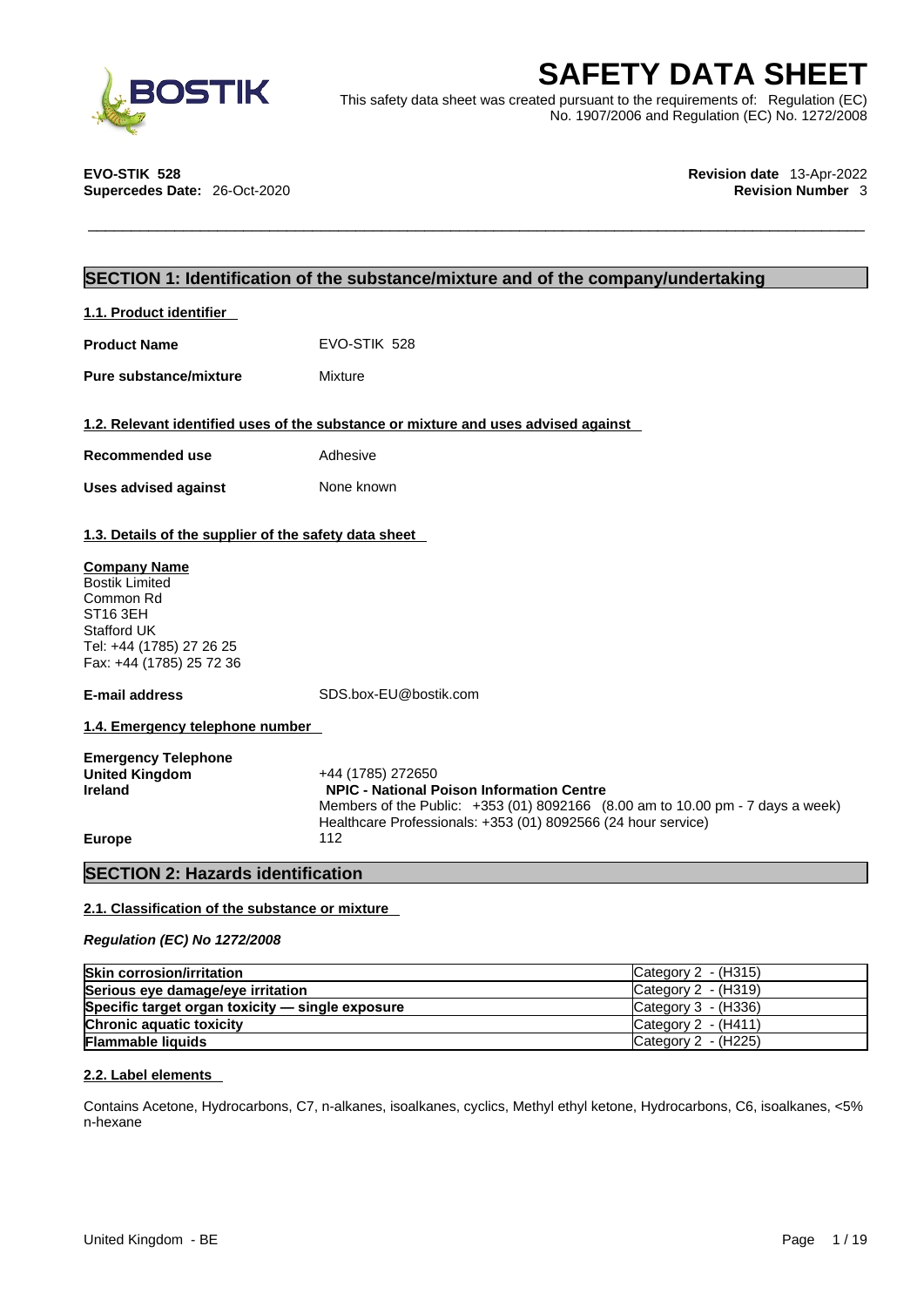\_\_\_\_\_\_\_\_\_\_\_\_\_\_\_\_\_\_\_\_\_\_\_\_\_\_\_\_\_\_\_\_\_\_\_\_\_\_\_\_\_\_\_\_\_\_\_\_\_\_\_\_\_\_\_\_\_\_\_\_\_\_\_\_\_\_\_\_\_\_\_\_\_\_\_\_\_\_\_\_\_\_\_\_\_\_\_\_\_\_ **EVO-STIK 528 Revision date** 13-Apr-2022 **Supercedes Date:** 26-Oct-2020 **Revision Number** 3



**Signal word** Danger

### **Hazard statements**

H315 - Causes skin irritation.

- H319 Causes serious eye irritation.
- H336 May cause drowsiness or dizziness.
- H411 Toxic to aquatic life with long lasting effects.
- H225 Highly flammable liquid and vapour.

#### **EU Specific Hazard Statements**

EUH208 - Contains rosin & methylols. May produce an allergic reaction

# **Precautionary Statements - EU (§28, 1272/2008)**

P101 - If medical advice is needed, have product container or label at hand

- P102 Keep out of reach of children
- P210 Keep away from heat, hot surfaces, sparks, open flames and other ignition sources. No smoking
- P271 Use only outdoors or in a well-ventilated area
- P280 Wear protective gloves and eye/face protection
- P302 + P352 IF ON SKIN: Wash with plenty of water and soap

P305 + P351 + P338 - IF IN EYES: Rinse cautiously with water for several minutes. Remove contact lenses, if present and easy to do. Continue rinsing

P391 - Collect spillage

P403 + P235 - Store in a well-ventilated place. Keep cool

P405 - Store locked up

P501 - Dispose of contents/ container to an approved waste disposal plant

### **Additional information**

Placed on the market in aerosol containers or in containers fitted with a sealed spray attachment.

### **2.3. Other hazards**

In use, may form flammable/explosive vapour-air mixture.

### **PBT & vPvB**

This mixture contains no substance considered to be persistent, bioaccumulating or toxic (PBT). This mixture contains no substance considered to be very persistent nor very bioaccumulating (vPvB).

### **SECTION 3: Composition/information on ingredients**

#### **3.1 Substances**

Not applicable

### **3.2 Mixtures**

| <b>Chemical name</b> | <b>EC No</b> | <b>CAS No</b> | Weight-%  | <b>Classification</b><br>according to<br><b>Regulation (EC)</b><br>No. 1272/2008<br>[CLP] | <b>Specific</b><br>concentration limit<br>(SCL) | <b>REACH</b><br>registration<br>number |
|----------------------|--------------|---------------|-----------|-------------------------------------------------------------------------------------------|-------------------------------------------------|----------------------------------------|
| Acetone              | 200-662-2    | 67-64-1       | $10 - 20$ | Eye Irrit. 2<br>(H319)<br>(EUH066)                                                        |                                                 | 01-2119471330- <br>49-XXXX             |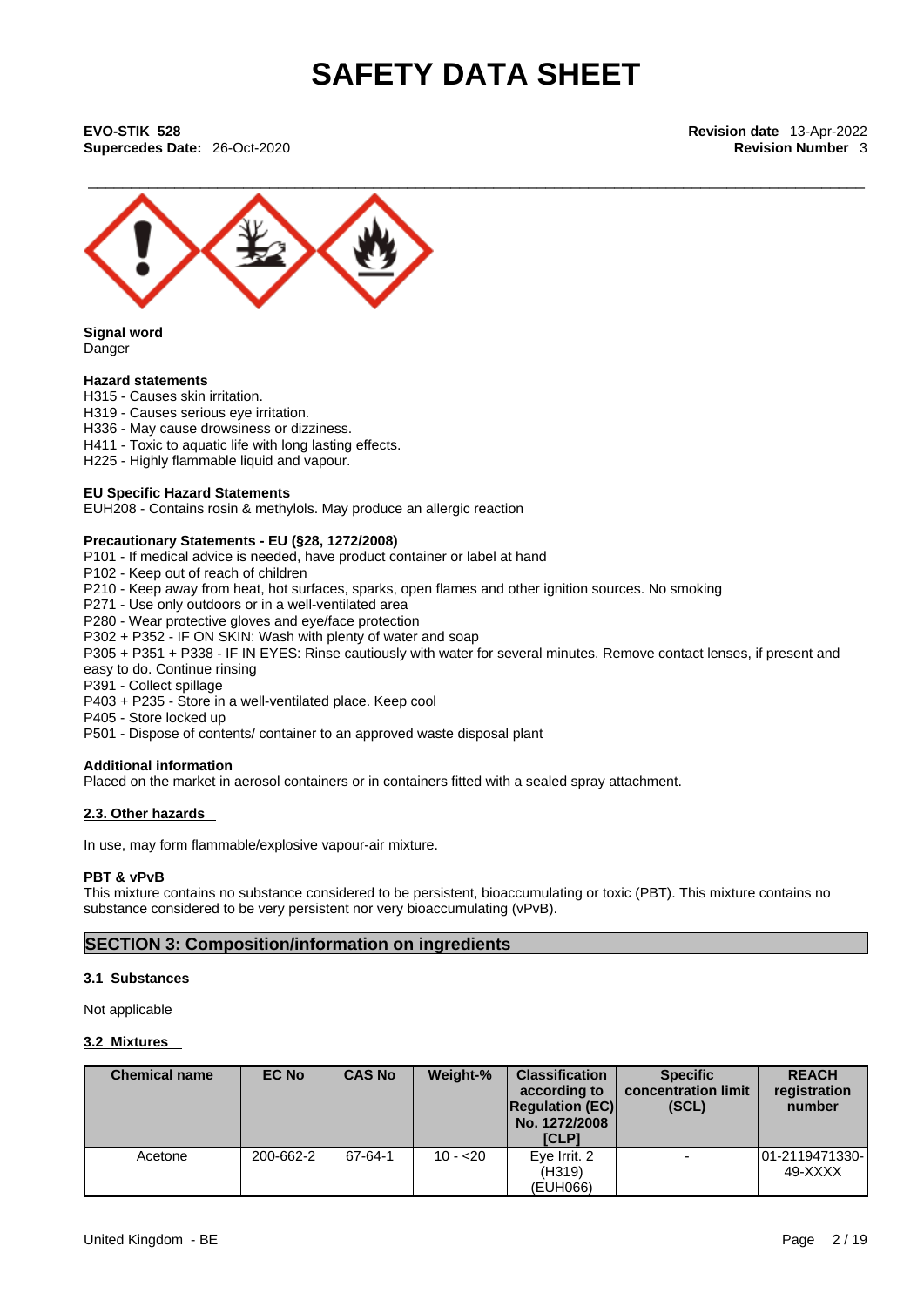# \_\_\_\_\_\_\_\_\_\_\_\_\_\_\_\_\_\_\_\_\_\_\_\_\_\_\_\_\_\_\_\_\_\_\_\_\_\_\_\_\_\_\_\_\_\_\_\_\_\_\_\_\_\_\_\_\_\_\_\_\_\_\_\_\_\_\_\_\_\_\_\_\_\_\_\_\_\_\_\_\_\_\_\_\_\_\_\_\_\_ **EVO-STIK 528 Revision date** 13-Apr-2022 **Supercedes Date: 26-Oct-2020**

|                                   |                 |                |           | STOT SE 3                  |                          |                           |
|-----------------------------------|-----------------|----------------|-----------|----------------------------|--------------------------|---------------------------|
|                                   |                 |                |           | (H336)<br>Flam. Liq. 2     |                          |                           |
|                                   |                 |                |           | (H <sub>225</sub> )        |                          |                           |
| Hydrocarbons, C7,                 | 927-510-4       | 64742-49-0     | $10 - 20$ | STOT SE 3                  |                          | 01-2119475515-            |
| n-alkanes, isoalkanes,<br>cyclics |                 |                |           | (H336)<br>Asp. Tox. 1      |                          | 33-xxxx                   |
|                                   |                 |                |           | (H304)                     |                          |                           |
|                                   |                 |                |           | Skin Irrit. 2              |                          |                           |
|                                   |                 |                |           | (H315)<br>Aquatic Chronic  |                          |                           |
|                                   |                 |                |           | 2 (H411)                   |                          |                           |
|                                   |                 |                |           | Flam. Liq. 2               |                          |                           |
|                                   |                 |                | $10 - 20$ | (H225)                     |                          |                           |
| Methyl ethyl ketone               | 201-159-0       | 78-93-3        |           | Eye Irrit. 2<br>(H319)     | $\overline{\phantom{a}}$ | 01-2119457290-<br>43-XXXX |
|                                   |                 |                |           | (EUH066)                   |                          |                           |
|                                   |                 |                |           | STOT SE 3                  |                          |                           |
|                                   |                 |                |           | (H336)<br>Flam. Liq. 2     |                          |                           |
|                                   |                 |                |           | (H225)                     |                          |                           |
| Ethyl acetate                     | $205 - 500 - 4$ | 141-78-6       | $10 - 20$ | Eye Irrit. 2               |                          | 01-2119475103-            |
|                                   |                 |                |           | (H319)<br>STOT SE 3        |                          | 46-XXXX                   |
|                                   |                 |                |           | (H336)                     |                          |                           |
|                                   |                 |                |           | Flam. Liq. 2               |                          |                           |
|                                   |                 |                |           | (H225)<br>(EUH066)         |                          |                           |
| Hydrocarbons, C6,                 | 931-254-9       | 64742-49-0     | $5 - 10$  | STOT SE 3                  | $\blacksquare$           | 01-2119484651-            |
| isoalkanes, <5%                   |                 |                |           | (H336)                     |                          | 34-XXXX                   |
| n-hexane                          |                 |                |           | Asp. Tox. 1<br>(H304)      |                          |                           |
|                                   |                 |                |           | Skin Irrit. 2              |                          |                           |
|                                   |                 |                |           | (H315)                     |                          |                           |
|                                   |                 |                |           | Aquatic Chronic<br>2(H411) |                          |                           |
|                                   |                 |                |           | Flam Liq. 2                |                          |                           |
|                                   |                 |                |           | (H <sub>225</sub> )        |                          |                           |
|                                   |                 |                |           | (EUH066)                   |                          |                           |
| Xylenes (o-, m-, p-               | 215-535-7       | 1330-20-7      | $5 - 10$  | STOT SE 3                  | $\blacksquare$           | 01-2119488216-            |
| isomers)                          |                 |                |           | (H335)                     |                          | 32-XXXX                   |
|                                   |                 |                |           | STOT RE 2<br>(H373)        |                          |                           |
|                                   |                 |                |           | Asp. Tox. 1                |                          |                           |
|                                   |                 |                |           | (H304)                     |                          |                           |
|                                   |                 |                |           | Skin Irrit. 2<br>(H315)    |                          |                           |
|                                   |                 |                |           | Eye Irrit. 2               |                          |                           |
|                                   |                 |                |           | (H319)                     |                          |                           |
|                                   |                 |                |           | Acute Tox. 4               |                          |                           |
|                                   |                 |                |           | (H312)<br>Acute Tox. 4     |                          |                           |
|                                   |                 |                |           | (H332)                     |                          |                           |
|                                   |                 |                |           | Flam Liq. 3                |                          |                           |
|                                   |                 |                |           | (H226)<br>Aquatic Chronic  |                          |                           |
|                                   |                 |                |           | 3 (H412)                   |                          |                           |
| Ethylbenzene                      | 202-849-4       | $100 - 41 - 4$ | $1 - 2.5$ | STOT RE 2                  | $\overline{a}$           | 01-2119489370-            |
|                                   |                 |                |           | (H373)<br>Asp. Tox. 1      |                          | 35-XXXX                   |
|                                   |                 |                |           | (H304)                     |                          |                           |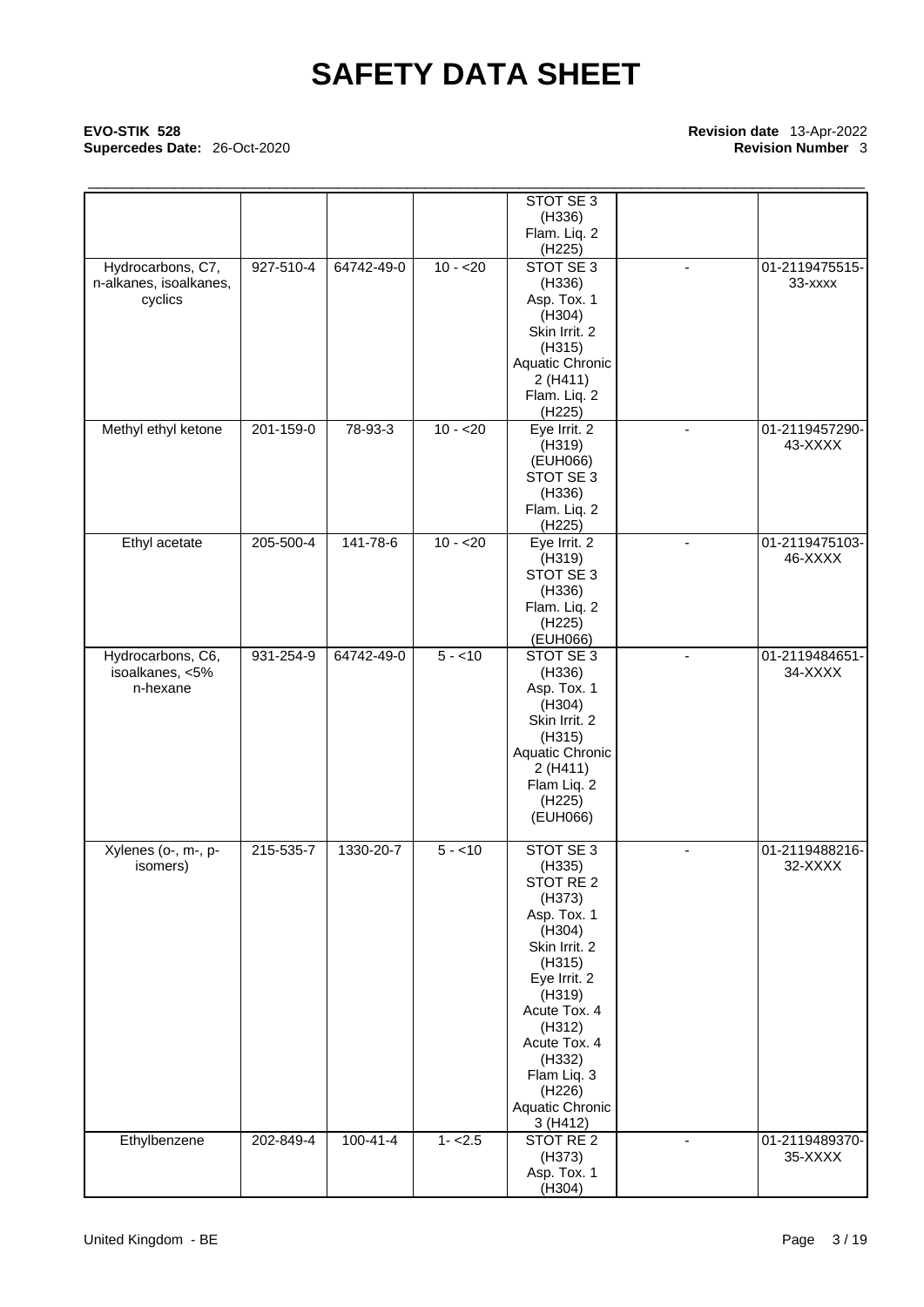# \_\_\_\_\_\_\_\_\_\_\_\_\_\_\_\_\_\_\_\_\_\_\_\_\_\_\_\_\_\_\_\_\_\_\_\_\_\_\_\_\_\_\_\_\_\_\_\_\_\_\_\_\_\_\_\_\_\_\_\_\_\_\_\_\_\_\_\_\_\_\_\_\_\_\_\_\_\_\_\_\_\_\_\_\_\_\_\_\_\_ **EVO-STIK 528 Revision date** 13-Apr-2022 **Supercedes Date:** 26-Oct-2020 **Revision Number** 3

|           |                          |                |           | Acute Tox. 4<br>(H332)<br>Flam Liq. 2<br>(H <sub>225</sub> )<br>Aquatic Chronic<br>3 (H412) |                          |                           |
|-----------|--------------------------|----------------|-----------|---------------------------------------------------------------------------------------------|--------------------------|---------------------------|
| Rosin     | 232-475-7                | 8050-09-7      | $0.1 - 1$ | Skin Sens. 1<br>(H317)                                                                      |                          | 01-2119480418-<br>32-XXXX |
| Methylols | $\overline{\phantom{a}}$ | <b>UNKNOWN</b> | $0.1 - 1$ | Skin Sens. 1<br>(H317)                                                                      | $\overline{\phantom{a}}$ |                           |

### **Full text of H- and EUH-phrases: see section 16**

EC# 927-510-4 Related CAS no 64742-49-0 EC# 931-254-9 Related CAS no 64742-49-0

This product does not contain candidate substances of very high concern at a concentration >=0.1% (Regulation (EC) No. 1907/2006 (REACH), Article 59)

# **SECTION 4: First aid measures**

# **4.1. Description of first aid measures**

| <b>General advice</b>                   | Show this safety data sheet to the doctor in attendance.                                                                                                                                                                                                                                                                |
|-----------------------------------------|-------------------------------------------------------------------------------------------------------------------------------------------------------------------------------------------------------------------------------------------------------------------------------------------------------------------------|
| <b>Inhalation</b>                       | Remove to fresh air. IF exposed or concerned: Get medical advice/attention. Get<br>medical attention immediately if symptoms occur.                                                                                                                                                                                     |
| Eye contact                             | Rinse immediately with plenty of water, also under the eyelids, for at least 15 minutes.<br>Keep eye wide open while rinsing. Do not rub affected area. Remove contact lenses, if<br>present and easy to do. Continue rinsing. Get medical attention if irritation develops and<br>persists.                            |
| <b>Skin contact</b>                     | Wash off immediately with soap and plenty of water while removing all contaminated<br>clothes and shoes. Get medical attention if irritation develops and persists.                                                                                                                                                     |
| Ingestion                               | Do NOT induce vomiting. Rinse mouth. Never give anything by mouth to an unconscious<br>person. Call a doctor.                                                                                                                                                                                                           |
| Self-protection of the first aider      | Remove all sources of ignition. Ensure that medical personnel are aware of the<br>material(s) involved, take precautions to protect themselves and prevent spread of<br>contamination. Use personal protective equipment as required. See section 8 for more<br>information. Avoid contact with skin, eyes or clothing. |
|                                         | 4.2. Most important symptoms and effects, both acute and delayed                                                                                                                                                                                                                                                        |
| <b>Symptoms</b>                         | May cause redness and tearing of the eyes. Burning sensation. Inhalation of high vapour<br>concentrations may cause symptoms like headache, dizziness, tiredness, nausea and<br>vomiting.                                                                                                                               |
|                                         | 4.3. Indication of any immediate medical attention and special treatment needed                                                                                                                                                                                                                                         |
| Note to doctors                         | Treat symptomatically.                                                                                                                                                                                                                                                                                                  |
| <b>SECTION 5: Firefighting measures</b> |                                                                                                                                                                                                                                                                                                                         |
|                                         |                                                                                                                                                                                                                                                                                                                         |

## **5.1. Extinguishing media**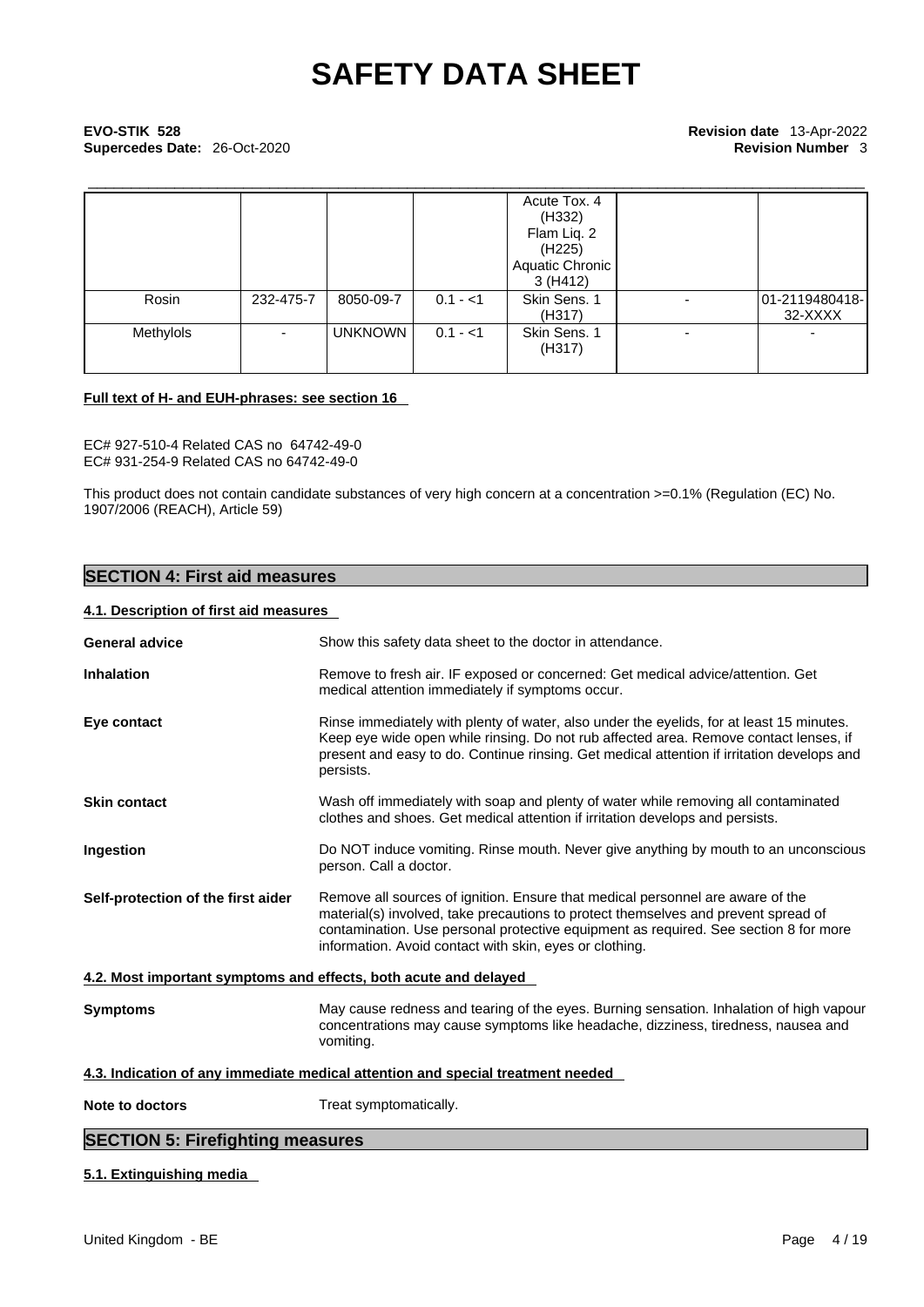| EVO-STIK 528<br>Supercedes Date: 26-Oct-2020                                                                                                                                                                                                                                                                           | Revision date 13-Apr-2022<br><b>Revision Number 3</b>                                                                                                                                                                                                                                                                                                                                                                                                                                                                                                    |  |  |
|------------------------------------------------------------------------------------------------------------------------------------------------------------------------------------------------------------------------------------------------------------------------------------------------------------------------|----------------------------------------------------------------------------------------------------------------------------------------------------------------------------------------------------------------------------------------------------------------------------------------------------------------------------------------------------------------------------------------------------------------------------------------------------------------------------------------------------------------------------------------------------------|--|--|
| <b>Suitable Extinguishing Media</b>                                                                                                                                                                                                                                                                                    | Dry chemical. Carbon dioxide (CO2). Water spray. Alcohol resistant foam.                                                                                                                                                                                                                                                                                                                                                                                                                                                                                 |  |  |
| Unsuitable extinguishing media                                                                                                                                                                                                                                                                                         | No information available.                                                                                                                                                                                                                                                                                                                                                                                                                                                                                                                                |  |  |
| 5.2. Special hazards arising from the substance or mixture                                                                                                                                                                                                                                                             |                                                                                                                                                                                                                                                                                                                                                                                                                                                                                                                                                          |  |  |
| Specific hazards arising from the<br>Risk of ignition. Keep product and empty container away from heat and sources of<br>ignition. In the event of fire, cool tanks with water spray. Fire residues and contaminated<br>chemical<br>fire extinguishing water must be disposed of in accordance with local regulations. |                                                                                                                                                                                                                                                                                                                                                                                                                                                                                                                                                          |  |  |
| <b>Hazardous combustion products</b>                                                                                                                                                                                                                                                                                   | Carbon oxides. Carbon monoxide. Carbon dioxide (CO2).                                                                                                                                                                                                                                                                                                                                                                                                                                                                                                    |  |  |
| 5.3. Advice for firefighters                                                                                                                                                                                                                                                                                           |                                                                                                                                                                                                                                                                                                                                                                                                                                                                                                                                                          |  |  |
| Special protective equipment and<br>precautions for fire-fighters                                                                                                                                                                                                                                                      | Firefighters should wear self-contained breathing apparatus and full firefighting turnout<br>gear. Use personal protection equipment.                                                                                                                                                                                                                                                                                                                                                                                                                    |  |  |
| <b>SECTION 6: Accidental release measures</b>                                                                                                                                                                                                                                                                          |                                                                                                                                                                                                                                                                                                                                                                                                                                                                                                                                                          |  |  |
|                                                                                                                                                                                                                                                                                                                        | 6.1. Personal precautions, protective equipment and emergency procedures                                                                                                                                                                                                                                                                                                                                                                                                                                                                                 |  |  |
| <b>Personal precautions</b>                                                                                                                                                                                                                                                                                            | Evacuate personnel to safe areas. Use personal protective equipment as required. See<br>section 8 for more information. Avoid contact with skin, eyes or clothing. Ensure<br>adequate ventilation. Keep people away from and upwind of spill/leak. ELIMINATE all<br>ignition sources (no smoking, flares, sparks or flames in immediate area). Pay attention<br>to flashback. Take precautionary measures against static discharges. All equipment<br>used when handling the product must be grounded. Do not touch or walk through spilled<br>material. |  |  |
| <b>Other information</b>                                                                                                                                                                                                                                                                                               | Ventilate the area. Refer to protective measures listed in Sections 7 and 8.                                                                                                                                                                                                                                                                                                                                                                                                                                                                             |  |  |
| For emergency responders                                                                                                                                                                                                                                                                                               | Use personal protection recommended in Section 8.                                                                                                                                                                                                                                                                                                                                                                                                                                                                                                        |  |  |
| 6.2. Environmental precautions                                                                                                                                                                                                                                                                                         |                                                                                                                                                                                                                                                                                                                                                                                                                                                                                                                                                          |  |  |
| <b>Environmental precautions</b>                                                                                                                                                                                                                                                                                       | Refer to protective measures listed in Sections 7 and 8. Prevent further leakage or<br>spillage if safe to do so. Prevent product from entering drains.                                                                                                                                                                                                                                                                                                                                                                                                  |  |  |
| 6.3. Methods and material for containment and cleaning up                                                                                                                                                                                                                                                              |                                                                                                                                                                                                                                                                                                                                                                                                                                                                                                                                                          |  |  |
| <b>Methods for containment</b>                                                                                                                                                                                                                                                                                         | Stop leak if you can do it without risk. Do not touch or walk through spilled material. A<br>vapour suppressing foam may be used to reduce vapours. Dyke far ahead of spill to<br>collect run-off water. Keep out of drains, sewers, ditches and waterways. Absorb with<br>earth, sand or other non-combustible material and transfer to containers for later<br>disposal.                                                                                                                                                                               |  |  |
| Methods for cleaning up                                                                                                                                                                                                                                                                                                | Take precautionary measures against static discharges. Dam up. Soak up with inert<br>absorbent material. Pick up and transfer to properly labelled containers.                                                                                                                                                                                                                                                                                                                                                                                           |  |  |
| Prevention of secondary hazards                                                                                                                                                                                                                                                                                        | Clean contaminated objects and areas thoroughly observing environmental regulations.                                                                                                                                                                                                                                                                                                                                                                                                                                                                     |  |  |
| 6.4. Reference to other sections                                                                                                                                                                                                                                                                                       |                                                                                                                                                                                                                                                                                                                                                                                                                                                                                                                                                          |  |  |
| Reference to other sections                                                                                                                                                                                                                                                                                            | See section 8 for more information. See section 13 for more information.                                                                                                                                                                                                                                                                                                                                                                                                                                                                                 |  |  |
| <b>SECTION 7: Handling and storage</b>                                                                                                                                                                                                                                                                                 |                                                                                                                                                                                                                                                                                                                                                                                                                                                                                                                                                          |  |  |

# **7.1. Precautions for safe handling**

**Advice on safe handling** Use personal protection equipment. Avoid breathing vapours or mists. Keep away from heat, hot surfaces, sparks, open flames and other ignition sources. No smoking. Use grounding and bonding connection when transferring this material to prevent static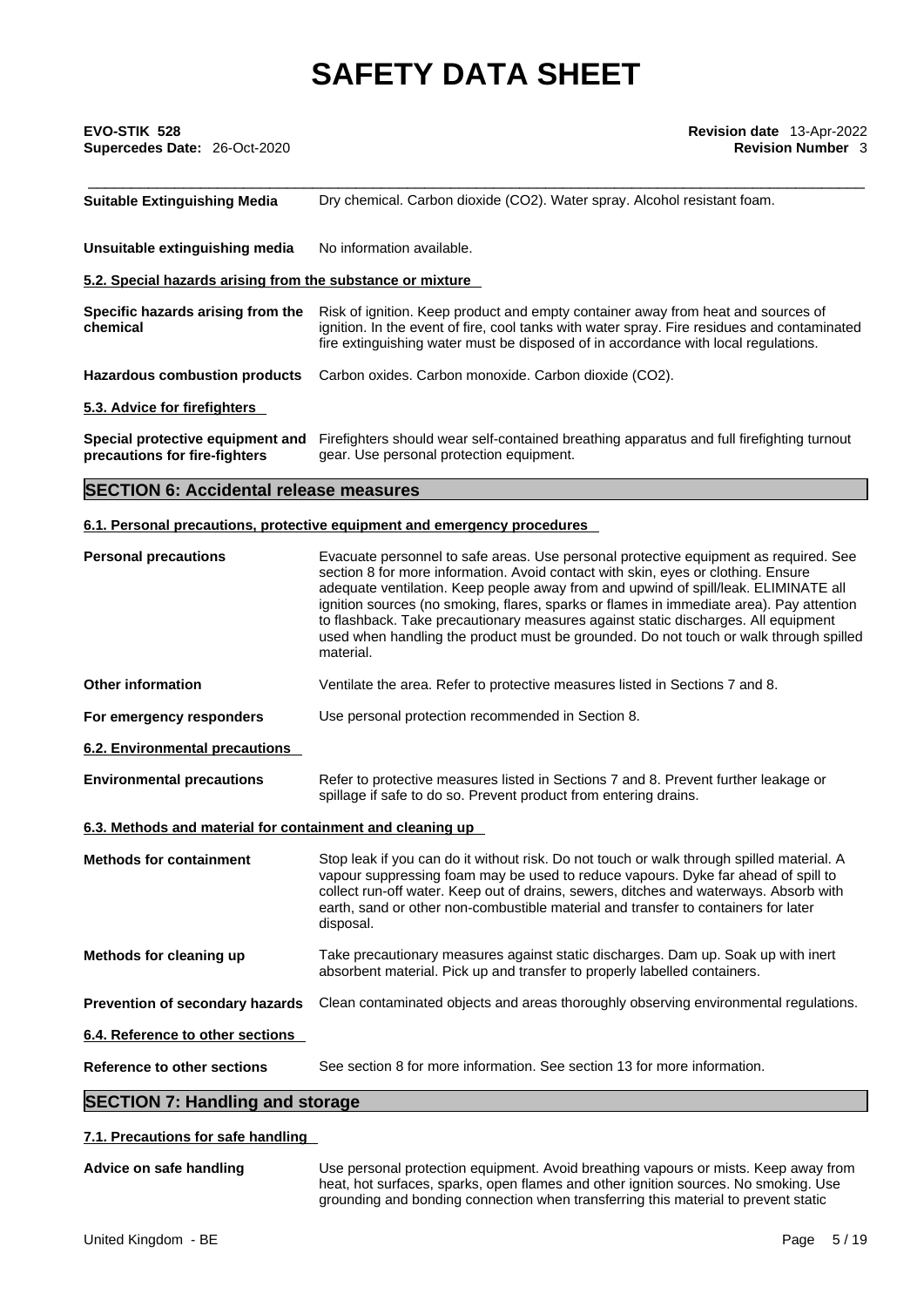| <b>Revision date</b> 13-Apr-2022 |
|----------------------------------|
| <b>Revision Number 3</b>         |
|                                  |
|                                  |
|                                  |

|                                                                   | discharge, fire or explosion. Use with local exhaust ventilation. Use spark-proof tools and<br>explosion-proof equipment. Keep in an area equipped with sprinklers. Use according to<br>package label instructions. Handle in accordance with good industrial hygiene and safety<br>practice. Avoid contact with skin, eyes or clothing. Do not eat, drink or smoke when<br>using this product. Take off contaminated clothing and wash it before reuse. In case of<br>insufficient ventilation, wear suitable respiratory equipment. |
|-------------------------------------------------------------------|---------------------------------------------------------------------------------------------------------------------------------------------------------------------------------------------------------------------------------------------------------------------------------------------------------------------------------------------------------------------------------------------------------------------------------------------------------------------------------------------------------------------------------------|
| General hygiene considerations                                    | Do not eat, drink or smoke when using this product. Contaminated work clothing should<br>not be allowed out of the workplace. Regular cleaning of equipment, work area and<br>clothing is recommended. Wash hands before breaks and immediately after handling the<br>product. Wear suitable gloves and eye/face protection. Avoid contact with skin, eyes or<br>clothing.                                                                                                                                                            |
| 7.2. Conditions for safe storage, including any incompatibilities |                                                                                                                                                                                                                                                                                                                                                                                                                                                                                                                                       |
| <b>Storage Conditions</b>                                         | Keep containers tightly closed in a dry, cool and well-ventilated place. Keep away from<br>heat, sparks, flame and other sources of ignition (i.e., pilot lights, electric motors and<br>static electricity). Keep in properly labelled containers. Do not store near combustible<br>materials. Keep in an area equipped with sprinklers. Store in accordance with the<br>particular national regulations. Store in accordance with local regulations.                                                                                |
| <b>Recommended storage</b><br>temperature                         | Keep at temperatures between 5 and 25 °C.                                                                                                                                                                                                                                                                                                                                                                                                                                                                                             |
| 7.3. Specific end use(s)                                          |                                                                                                                                                                                                                                                                                                                                                                                                                                                                                                                                       |
| Specific use(s)<br>Adhesive.                                      |                                                                                                                                                                                                                                                                                                                                                                                                                                                                                                                                       |
|                                                                   | Risk Management Methods (RMM) The information required is contained in this Safety Data Sheet.                                                                                                                                                                                                                                                                                                                                                                                                                                        |
| <b>Other information</b>                                          | Observe technical data sheet.                                                                                                                                                                                                                                                                                                                                                                                                                                                                                                         |

# **SECTION 8: Exposure controls/personal protection**

## **8.1. Control parameters**

## **Exposure Limits**

| <b>Chemical name</b>         | <b>European Union</b>         | <b>United Kingdom</b>        |
|------------------------------|-------------------------------|------------------------------|
| Acetone                      | TWA: 500 ppm                  | TWA: 500 ppm                 |
| 67-64-1                      | TWA: $1210$ mg/m <sup>3</sup> | TWA: $1210 \text{ mg/m}^3$   |
|                              |                               | STEL: 1500 ppm               |
|                              |                               | STEL: 3620 mg/m <sup>3</sup> |
| Methyl ethyl ketone          | TWA: 200 ppm                  | TWA: 200 ppm                 |
| 78-93-3                      | TWA: $600 \text{ mg/m}^3$     | TWA: $600 \text{ mg/m}^3$    |
|                              | STEL: 300 ppm                 | STEL: 300 ppm                |
|                              | STEL: 900 mg/m <sup>3</sup>   | STEL: 899 mg/m <sup>3</sup>  |
|                              |                               | Sk*                          |
| Ethyl acetate                | TWA: 734 mg/m $3$             | TWA: 734 mg/m $3$            |
| 141-78-6                     | TWA: 200 ppm                  | TWA: 200 ppm                 |
|                              | STEL: 1468 mg/m <sup>3</sup>  | STEL: 1468 mg/m <sup>3</sup> |
|                              | STEL: 400 ppm                 | STEL: 400 ppm                |
| Xylenes (o-, m-, p- isomers) | TWA: 50 ppm                   | TWA: 50 ppm                  |
| 1330-20-7                    | TWA: $221 \text{ mg/m}^3$     | TWA: 220 mg/m <sup>3</sup>   |
|                              | STEL: 100 ppm                 | STEL: 100 ppm                |
|                              | STEL: 442 mg/m <sup>3</sup>   | STEL: $441 \text{ mg/m}^3$   |
|                              |                               | Sk*                          |
| Ethylbenzene                 | TWA: 100 ppm                  | TWA: 100 ppm                 |
| 100-41-4                     | TWA: $442 \text{ mg/m}^3$     | TWA: 441 mg/m <sup>3</sup>   |
|                              | STEL: 200 ppm                 | STEL: 125 ppm                |
|                              | STEL: 884 mg/m $3$            | STEL: 552 mg/m <sup>3</sup>  |
|                              |                               | Sk*                          |
| Rosin                        |                               | TWA: $0.05 \text{ mg/m}^3$   |
| 8050-09-7                    |                               | STEL: 0.15 mg/m <sup>3</sup> |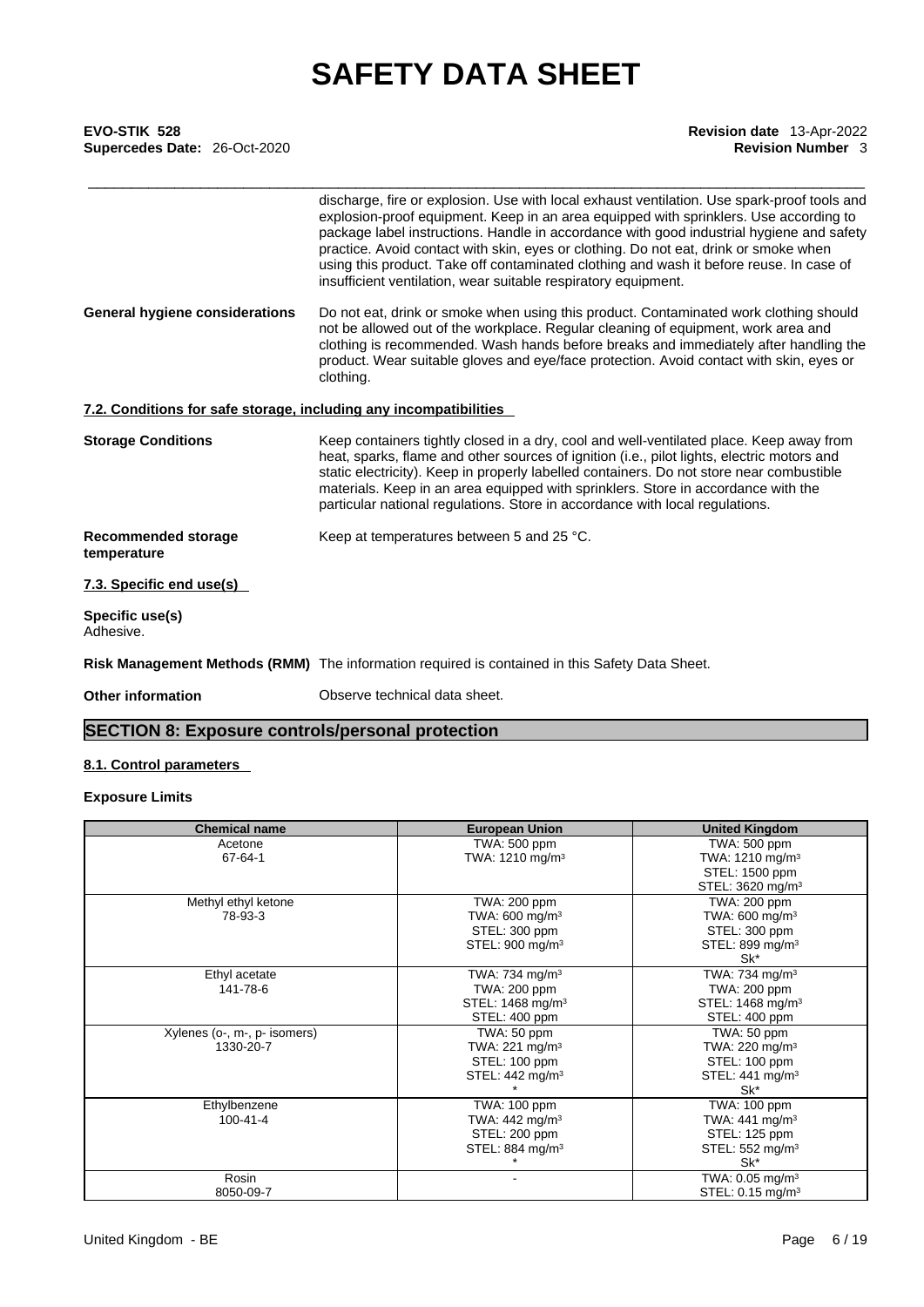# \_\_\_\_\_\_\_\_\_\_\_\_\_\_\_\_\_\_\_\_\_\_\_\_\_\_\_\_\_\_\_\_\_\_\_\_\_\_\_\_\_\_\_\_\_\_\_\_\_\_\_\_\_\_\_\_\_\_\_\_\_\_\_\_\_\_\_\_\_\_\_\_\_\_\_\_\_\_\_\_\_\_\_\_\_\_\_\_\_\_ **EVO-STIK 528 Revision date** 13-Apr-2022 **Supercedes Date: 26-Oct-2020**

| Magnesium oxide (MgO) | TWA: $10 \text{ mg/m}^3$  |
|-----------------------|---------------------------|
| 1309-48-4             | TWA: 4 mg/m <sup>3</sup>  |
|                       | STEL: $30 \text{ mg/m}^3$ |
|                       | STEL: $12 \text{ mg/m}^3$ |

| <b>Chemical name</b>                      | <b>European Union</b> | <b>Ireland</b>                                                                                                                                                   | <b>United Kingdom</b>         |
|-------------------------------------------|-----------------------|------------------------------------------------------------------------------------------------------------------------------------------------------------------|-------------------------------|
| Acetone<br>67-64-1                        |                       | 50 mg/L (urine - Acetone end of<br>shift)                                                                                                                        |                               |
| Methyl ethyl ketone<br>78-93-3            |                       | 70 µmol/L (urine - Butan-2-one<br>post shift)                                                                                                                    | 70 µmol/L urine               |
| Xylenes (o-, m-, p- isomers)<br>1330-20-7 |                       | 1.5 g/g Creatinine (urine -<br>Methylhippuric acids end of shift)                                                                                                | 650 mmol/mol creatinine urine |
| Ethylbenzene<br>$100 - 41 - 4$            |                       | 0.7 g/g Creatinine (urine - sum of<br>Mandelic acid and Phenylglyoxylic<br>acid end of shift at end of<br>workweek)<br>0.7 g (end-exhaled air - not<br>critical) |                               |

**Derived No Effect Level (DNEL)** No information available

| <b>Derived No Effect Level (DNEL)</b>          |                |                                   |               |
|------------------------------------------------|----------------|-----------------------------------|---------------|
| <b>Acetone (67-64-1)</b>                       |                |                                   |               |
| <b>Type</b>                                    | Exposure route | Derived No Effect Level<br>(DNEL) | Safety factor |
| Long term<br>Systemic health effects<br>worker | <b>Dermal</b>  | 186 mg/kg bw/d                    |               |
| Short term<br>Local health effects<br>worker   | Inhalation     | 2420 mg/m <sup>3</sup>            |               |
| Long term<br>Systemic health effects<br>worker | Inhalation     | 1210 mg/m <sup>3</sup>            |               |

| Hydrocarbons, C7, n-alkanes, isoalkanes, cyclics (64742-49-0) |                       |                                   |               |  |
|---------------------------------------------------------------|-----------------------|-----------------------------------|---------------|--|
| Type                                                          | <b>Exposure route</b> | Derived No Effect Level<br>(DNEL) | Safety factor |  |
| worker<br>Long term<br>Systemic health effects                | <b>Inhalation</b>     | $2085 \text{ mg/m}^3$             |               |  |
| worker<br>Long term<br>Systemic health effects                | Dermal                | $300$ mg/kg bw/d                  |               |  |

| Methyl ethyl ketone (78-93-3)        |                |                                           |               |  |
|--------------------------------------|----------------|-------------------------------------------|---------------|--|
| <b>Type</b>                          | Exposure route | <b>IDerived No Effect Level</b><br>(DNEL) | Safety factor |  |
| worker                               | Dermal         | 1161 mg/kg bw/d                           |               |  |
| Long term<br>Systemic health effects |                |                                           |               |  |
| worker                               | Inhalation     | $600$ mg/m <sup>3</sup>                   |               |  |
| Long term                            |                |                                           |               |  |
| Systemic health effects              |                |                                           |               |  |

# **Ethyl acetate (141-78-6)**

| Type                    | Exposure route    | Derived No Effect Level  | Safety factor |
|-------------------------|-------------------|--------------------------|---------------|
|                         |                   | ((DNEL)                  |               |
| worker                  | IDermal           | 63 mg/kg bw/d            |               |
| Long term               |                   |                          |               |
| Systemic health effects |                   |                          |               |
| worker                  | <b>Inhalation</b> | $1468$ mg/m <sup>3</sup> |               |
| Short term              |                   |                          |               |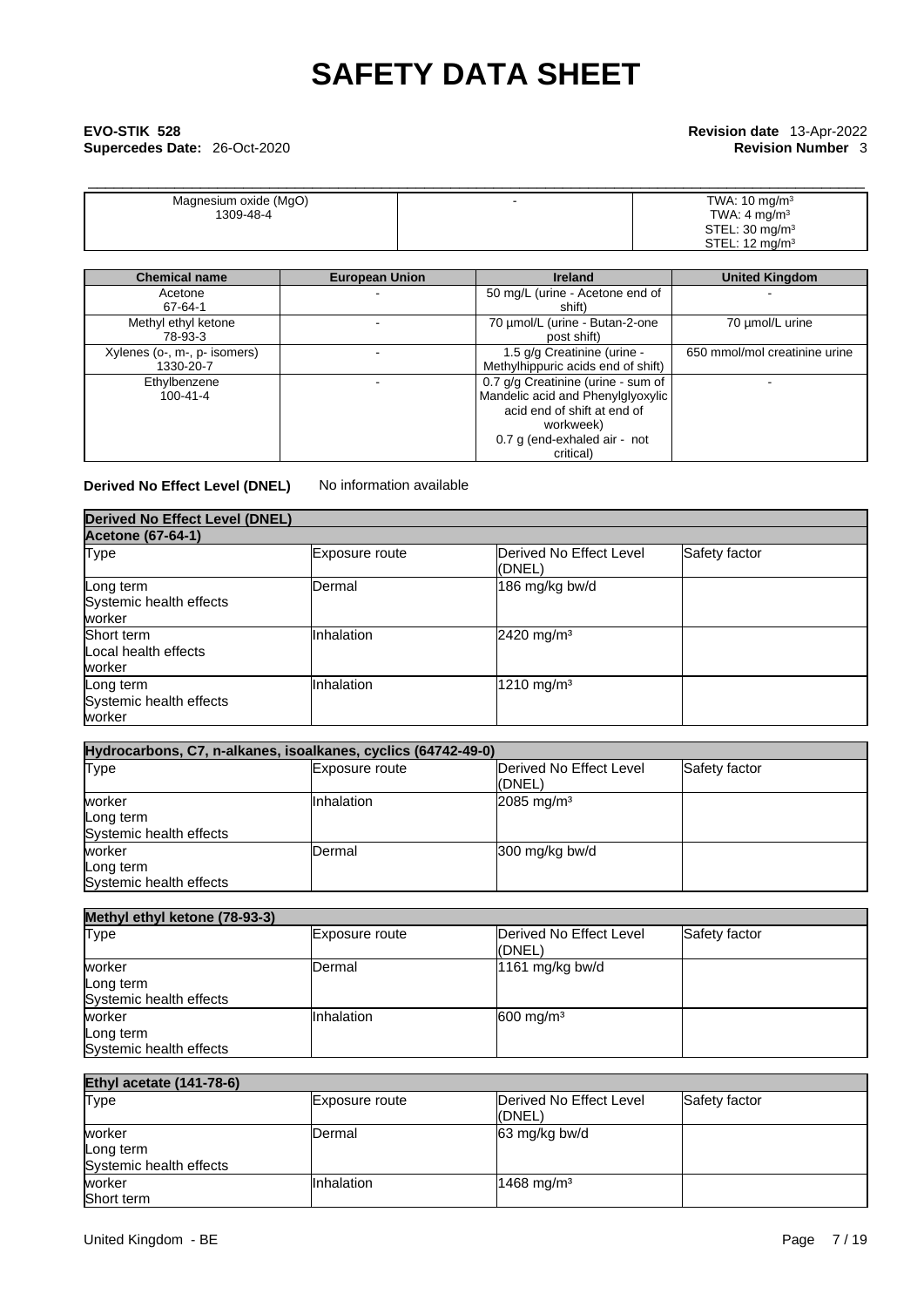# \_\_\_\_\_\_\_\_\_\_\_\_\_\_\_\_\_\_\_\_\_\_\_\_\_\_\_\_\_\_\_\_\_\_\_\_\_\_\_\_\_\_\_\_\_\_\_\_\_\_\_\_\_\_\_\_\_\_\_\_\_\_\_\_\_\_\_\_\_\_\_\_\_\_\_\_\_\_\_\_\_\_\_\_\_\_\_\_\_\_ **EVO-STIK 528 Revision date** 13-Apr-2022 **Supercedes Date: 26-Oct-2020**

| Systemic health effects |            |                         |  |
|-------------------------|------------|-------------------------|--|
| worker                  | Inhalation | $734$ mg/m <sup>3</sup> |  |
| Long term               |            |                         |  |
| Local health effects    |            |                         |  |
| worker                  | Inhalation | 1468 mg/m <sup>3</sup>  |  |
| Short term              |            |                         |  |
| Local health effects    |            |                         |  |
| worker                  | Inhalation | $734$ mg/m <sup>3</sup> |  |
| Long term               |            |                         |  |
| Systemic health effects |            |                         |  |

| Hydrocarbons, C6, isoalkanes, <5% n-hexane (64742-49-0) |                       |                                    |               |  |
|---------------------------------------------------------|-----------------------|------------------------------------|---------------|--|
| Type                                                    | <b>Exposure route</b> | Derived No Effect Level<br>l(DNEL) | Safety factor |  |
| worker<br>Systemic health effects<br>Long term          | <b>Dermal</b>         | 13964 mg/kg bw/d                   |               |  |
| worker<br>Long term<br>Systemic health effects          | Inhalation            | $2085$ mg/m <sup>3</sup>           |               |  |

| Xylenes (o-, m-, p- isomers) (1330-20-7)                                |                |                                   |               |
|-------------------------------------------------------------------------|----------------|-----------------------------------|---------------|
| Type                                                                    | Exposure route | Derived No Effect Level<br>(DNEL) | Safety factor |
| Long term<br>Systemic health effects<br>worker                          | <b>IDermal</b> | 180 mg/kg bw/d                    |               |
| Long term<br>Systemic health effects<br>worker                          | Inhalation     | $77 \text{ mg/m}^3$               |               |
| Short term<br>Local health effects<br>Systemic health effects<br>worker | Inhalation     | $289$ mg/m <sup>3</sup>           |               |

| <b>Rosin (8050-09-7)</b>                       |                |                                   |               |  |
|------------------------------------------------|----------------|-----------------------------------|---------------|--|
| <b>Type</b>                                    | Exposure route | Derived No Effect Level<br>(DNEL) | Safety factor |  |
| worker<br>Long term<br>Local health effects    | IInhalation    | $10 \text{ mg/m}^3$               |               |  |
| worker<br>Long term<br>Systemic health effects | Dermal         | $2131$ mg/kg bw/d                 |               |  |

| <b>Derived No Effect Level (DNEL)</b>            |                |                                   |               |  |
|--------------------------------------------------|----------------|-----------------------------------|---------------|--|
| <b>Acetone (67-64-1)</b>                         |                |                                   |               |  |
| Type                                             | Exposure route | Derived No Effect Level<br>(DNEL) | Safety factor |  |
| Consumer<br>Long term<br>Systemic health effects | Inhalation     | $200$ mg/m <sup>3</sup>           |               |  |
| Consumer<br>Long term<br>Systemic health effects | Dermal         | 62 mg/kg bw/d                     |               |  |
| Consumer<br>Long term<br>Systemic health effects | Oral           | 62 mg/kg bw/d                     |               |  |

**Hydrocarbons, C7, n-alkanes, isoalkanes, cyclics (64742-49-0)**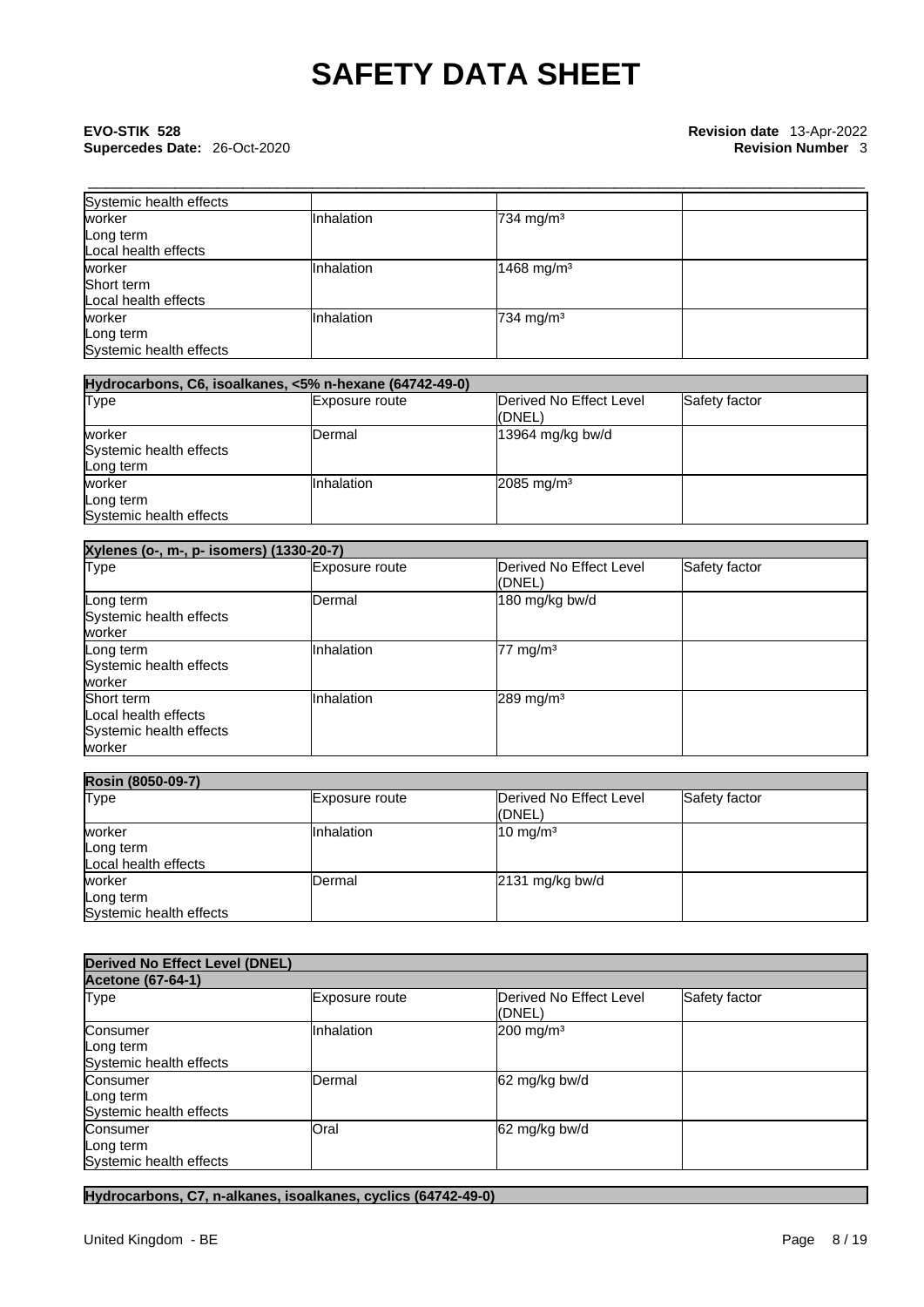# \_\_\_\_\_\_\_\_\_\_\_\_\_\_\_\_\_\_\_\_\_\_\_\_\_\_\_\_\_\_\_\_\_\_\_\_\_\_\_\_\_\_\_\_\_\_\_\_\_\_\_\_\_\_\_\_\_\_\_\_\_\_\_\_\_\_\_\_\_\_\_\_\_\_\_\_\_\_\_\_\_\_\_\_\_\_\_\_\_\_ **EVO-STIK 528 Revision date** 13-Apr-2022 **Supercedes Date: 26-Oct-2020**

| <b>Type</b>                                      | Exposure route | Derived No Effect Level<br>(DNEL) | Safety factor |
|--------------------------------------------------|----------------|-----------------------------------|---------------|
| Consumer<br>Long term<br>Systemic health effects | Inhalation     | 447 mg/m <sup>3</sup>             |               |
| Consumer<br>Long term<br>Systemic health effects | Dermal         | 149 mg/kg bw/d                    |               |
| Consumer<br>Long term<br>Systemic health effects | Oral           | 149 mg/kg bw/d                    |               |

| Methyl ethyl ketone (78-93-3)                               |                |                                    |               |
|-------------------------------------------------------------|----------------|------------------------------------|---------------|
| <b>Type</b>                                                 | Exposure route | Derived No Effect Level<br>l(DNEL) | Safety factor |
| Consumer<br>Long term<br>Systemic health effects            | Dermal         | $412$ mg/kg bw/d                   |               |
| Consumer<br>Long term<br>Systemic health effects            | Inhalation     | $106$ mg/m <sup>3</sup>            |               |
| Consumer<br>Local health effects<br>Systemic health effects | Oral           | 31 mg/kg bw/d                      |               |

| <b>Ethyl acetate (141-78-6)</b> |                |                                   |               |
|---------------------------------|----------------|-----------------------------------|---------------|
| <b>Type</b>                     | Exposure route | Derived No Effect Level<br>(DNEL) | Safety factor |
| Consumer                        | Oral           | 4.5 mg/kg bw/d                    |               |
| Long term                       |                |                                   |               |
| Systemic health effects         |                |                                   |               |
| Consumer                        | Dermal         | 37 mg/kg bw/d                     |               |
| Long term                       |                |                                   |               |
| Systemic health effects         |                |                                   |               |
| Consumer                        | Inhalation     | 734 mg/m <sup>3</sup>             |               |
| Short term                      |                |                                   |               |
| Systemic health effects         |                |                                   |               |
| Consumer                        | Inhalation     | 367 mg/m <sup>3</sup>             |               |
| Long term                       |                |                                   |               |
| Local health effects            |                |                                   |               |
| Consumer                        | Inhalation     | 734 mg/m <sup>3</sup>             |               |
| Short term                      |                |                                   |               |
| Local health effects            |                |                                   |               |
| Consumer                        | Inhalation     | 367 mg/m <sup>3</sup>             |               |
| Long term                       |                |                                   |               |
| Systemic health effects         |                |                                   |               |

| Rosin (8050-09-7)                                |                |                                    |               |
|--------------------------------------------------|----------------|------------------------------------|---------------|
| <b>Type</b>                                      | Exposure route | Derived No Effect Level<br>l(DNEL) | Safety factor |
| Consumer<br>Long term<br>Systemic health effects | Dermal         | $1065$ mg/kg bw/d                  |               |
| Consumer<br>Long term<br>Systemic health effects | Oral           | 1065 mg/kg bw/d                    |               |

**Predicted No Effect Concentration** No information available. **(PNEC)**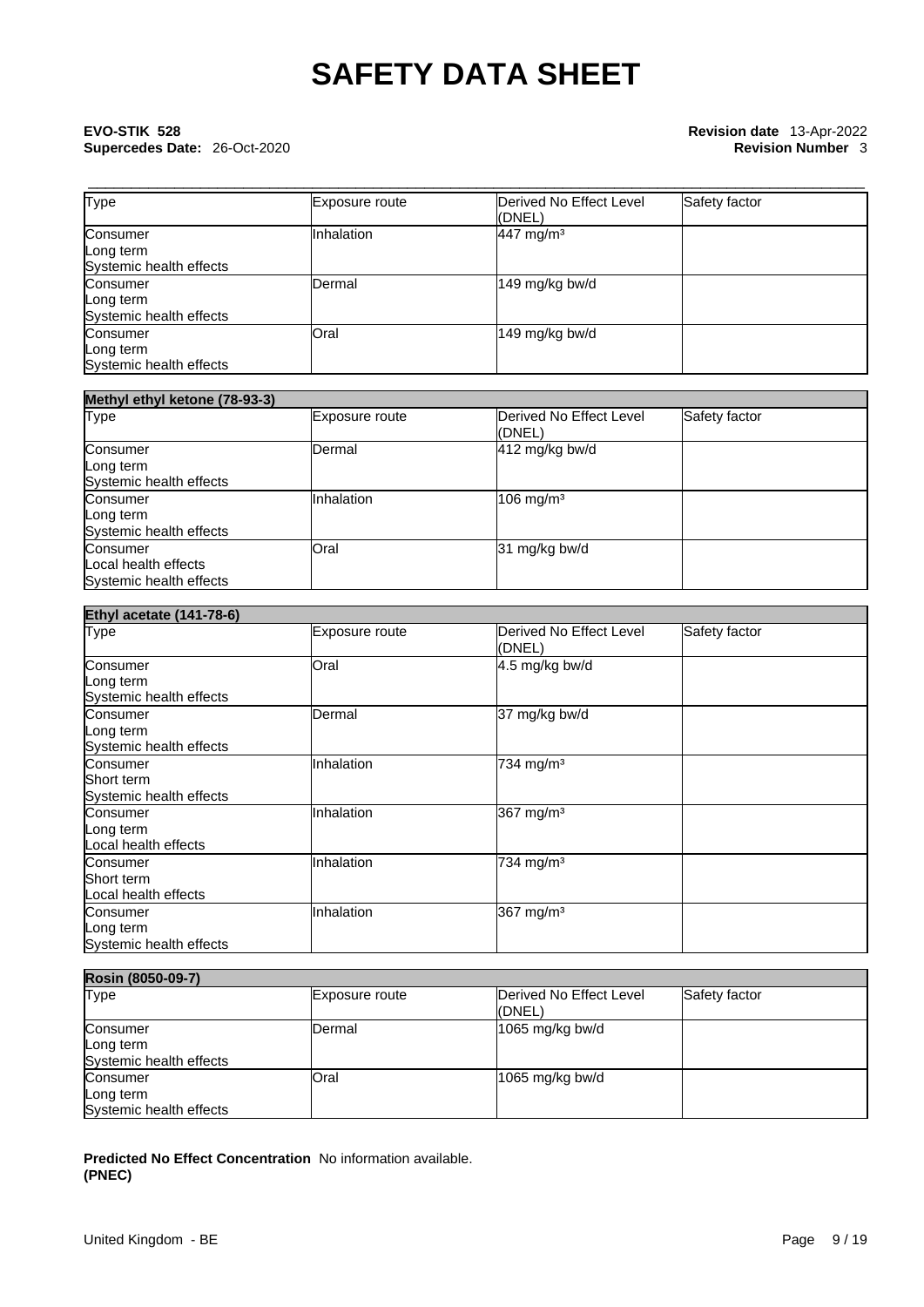# \_\_\_\_\_\_\_\_\_\_\_\_\_\_\_\_\_\_\_\_\_\_\_\_\_\_\_\_\_\_\_\_\_\_\_\_\_\_\_\_\_\_\_\_\_\_\_\_\_\_\_\_\_\_\_\_\_\_\_\_\_\_\_\_\_\_\_\_\_\_\_\_\_\_\_\_\_\_\_\_\_\_\_\_\_\_\_\_\_\_ **EVO-STIK 528 Revision date** 13-Apr-2022 **Supercedes Date:** 26-Oct-2020 **Revision Number** 3

| <b>Predicted No Effect Concentration (PNEC)</b> |                                          |
|-------------------------------------------------|------------------------------------------|
| <b>Acetone (67-64-1)</b>                        |                                          |
| Environmental compartment                       | Predicted No Effect Concentration (PNEC) |
| Freshwater                                      | $10.6$ mg/                               |
| Freshwater - intermittent                       | 21 mg/l                                  |
| Marine water                                    | 1.06 mg/l                                |
| Microorganisms in sewage treatment              | $100$ mg/l                               |
| Freshwater sediment                             | 30.4 mg/kg dry weight                    |
| Marine water                                    | 3.04 mg/kg dry weight                    |
| Soil                                            | 29.5 mg/kg dry weight                    |

# **Methyl ethyl ketone (78-93-3)**

| Environmental compartment | <b>Predicted No Effect Concentration (PNEC)</b> |
|---------------------------|-------------------------------------------------|
| Freshwater                | 55.8 ma/l                                       |
| Marine water              | $55.8$ mg/                                      |
| Freshwater sediment       | 287.74 mg/l                                     |
| Marine sediment           | 287.7 ma/l                                      |
| Soil                      | $22.5 \text{ mq/}$                              |

| <b>Ethyl acetate (141-78-6)</b>    |                                          |
|------------------------------------|------------------------------------------|
| Environmental compartment          | Predicted No Effect Concentration (PNEC) |
| Freshwater                         | $0.26$ mg/                               |
| Marine water                       | $0.026$ mg/l                             |
| Freshwater sediment                | $1.25$ mg/kg                             |
| Marine sediment                    | $0.125$ mg/kg                            |
| Soil                               | $0.24$ mg/kg                             |
| Microorganisms in sewage treatment | 650 mg/l                                 |

| Rosin (8050-09-7)         |                                                 |
|---------------------------|-------------------------------------------------|
| Environmental compartment | <b>Predicted No Effect Concentration (PNEC)</b> |
| Freshwater                | $0.002$ ma/l                                    |
| Marine water              | $0 \text{ ma/l}$                                |
| Sewage treatment plant    | 1000 ma/l                                       |
| Freshwater sediment       | $0.007$ mg/l                                    |
| Marine sediment           | $0.001$ mg/l                                    |

### **8.2. Exposure controls**

| <b>Engineering controls</b>     | Ensure adequate ventilation, especially in confined areas. Vapours/aerosols must be<br>exhausted directly at the point of origin.                                               |
|---------------------------------|---------------------------------------------------------------------------------------------------------------------------------------------------------------------------------|
| Personal protective equipment   |                                                                                                                                                                                 |
| <b>Eye/face protection</b>      | Tight sealing safety goggles. Face protection shield. Eye protection must conform to<br>standard EN 166.                                                                        |
| <b>Hand protection</b>          | Wear protective gloves. The breakthrough time of the gloves depends on the material<br>and the thickness as well as the temperature.                                            |
| Skin and body protection        | Antistatic footwear. Wear fire/flame resistant/retardant clothing. Suitable protective<br>clothing.                                                                             |
| <b>Respiratory protection</b>   | In case of inadequate ventilation wear respiratory protection. In case of mist, spray or<br>aerosol exposure wear suitable personal respiratory protection and protective suit. |
| <b>Recommended filter type:</b> | Organic gases and vapours filter conforming to EN 14387.                                                                                                                        |

**Environmental exposure controls** Do not allow into any sewer, on the ground or into any body of water.

# **SECTION 9: Physical and chemical properties**

# **9.1. Information on basic physical and chemical properties**

| <b>Physical state</b> | Liauid                   |
|-----------------------|--------------------------|
| Appearance            | Viscous Liquid           |
| Colour                | Light yellow             |
| Odour                 | Solvent.                 |
| Odour threshold       | No information available |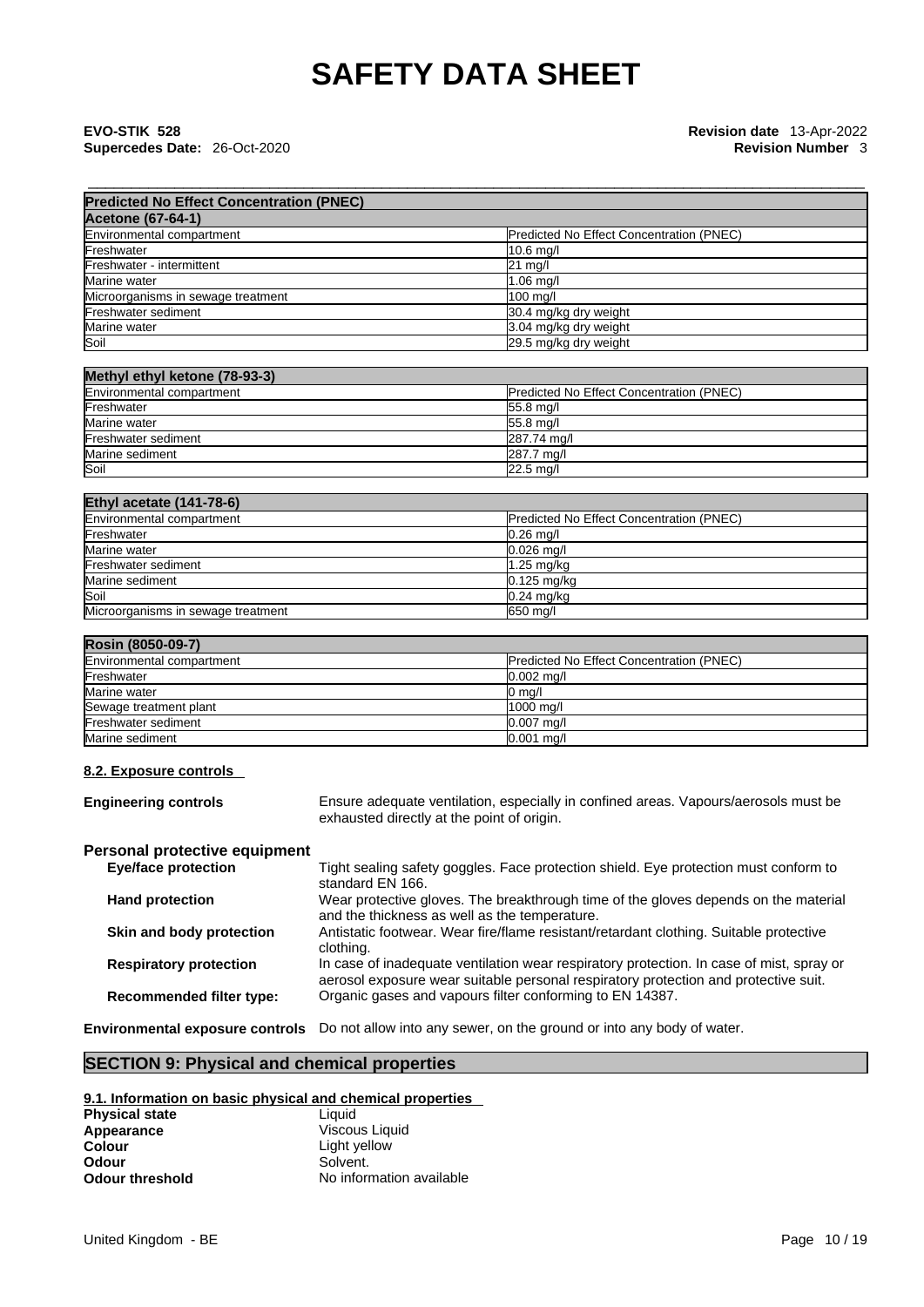\_\_\_\_\_\_\_\_\_\_\_\_\_\_\_\_\_\_\_\_\_\_\_\_\_\_\_\_\_\_\_\_\_\_\_\_\_\_\_\_\_\_\_\_\_\_\_\_\_\_\_\_\_\_\_\_\_\_\_\_\_\_\_\_\_\_\_\_\_\_\_\_\_\_\_\_\_\_\_\_\_\_\_\_\_\_\_\_\_\_ **EVO-STIK 528 Revision date** 13-Apr-2022 **Supercedes Date:** 26-Oct-2020 **Revision Number** 3

| <b>Property</b>                                   | <b>Values</b>                        | Remarks • Method                                                                     |
|---------------------------------------------------|--------------------------------------|--------------------------------------------------------------------------------------|
| Melting point / freezing point                    | No data available                    |                                                                                      |
| Initial boiling point and boiling                 | 56 °C                                |                                                                                      |
| range                                             |                                      |                                                                                      |
| <b>Flammability</b>                               | Not applicable for liquids.          |                                                                                      |
| <b>Flammability Limit in Air</b>                  |                                      |                                                                                      |
| Upper flammability or explosive No data available |                                      |                                                                                      |
| limits                                            |                                      |                                                                                      |
| Lower flammability or explosive No data available |                                      |                                                                                      |
| limits                                            |                                      |                                                                                      |
| <b>Flash point</b>                                | $-20 °C$                             |                                                                                      |
| <b>Autoignition temperature</b>                   | No data available                    |                                                                                      |
| <b>Decomposition temperature</b>                  |                                      |                                                                                      |
| рH                                                | No data available                    | Not applicable Insoluble in water                                                    |
| pH (as aqueous solution)                          | No data available                    | None known                                                                           |
| Kinematic viscosity                               | approx 4000 mm <sup>2</sup> /s       | @ 20 °C                                                                              |
| <b>Dynamic viscosity</b>                          | 3500 mPa s                           | @ 23 °C                                                                              |
| <b>Water solubility</b>                           | No data available Insoluble in water |                                                                                      |
| Solubility(ies)                                   | No data available                    |                                                                                      |
| <b>Partition coefficient</b>                      | No data available                    |                                                                                      |
| Vapour pressure                                   | 110                                  | kPa                                                                                  |
| <b>Relative density</b>                           | 0.84                                 |                                                                                      |
| <b>Bulk Density</b>                               | No data available                    |                                                                                      |
| <b>Density</b>                                    | No data available                    |                                                                                      |
| <b>Relative vapour density</b>                    | No data available                    |                                                                                      |
| <b>Particle characteristics</b>                   |                                      |                                                                                      |
| <b>Particle Size</b>                              | No information available             |                                                                                      |
| <b>Particle Size Distribution</b>                 | No information available             |                                                                                      |
| 9.2. Other information                            |                                      |                                                                                      |
| <b>Softening Point</b>                            | Not relevant                         |                                                                                      |
| <b>VOC Content (%)</b>                            | 640 g/L                              | Directive 2004/42/EC on the limitation of emissions of<br>volatile organic compounds |
|                                                   |                                      |                                                                                      |

*9.2.1. Information with regards to physical hazard classes* Not applicable

*9.2.2. Other safety characteristics* No information available

# **SECTION 10: Stability and reactivity**

**10.1. Reactivity** 

**Reactivity No information available.** 

**10.2. Chemical stability** 

**Stability** Stable under normal conditions.

#### **Explosion data**

**Sensitivity to mechanical impact**  None. **Sensitivity to static discharge** Yes.

## **10.3. Possibility of hazardous reactions**

**Possibility of hazardous reactions** None under normal processing.

## **10.4. Conditions to avoid**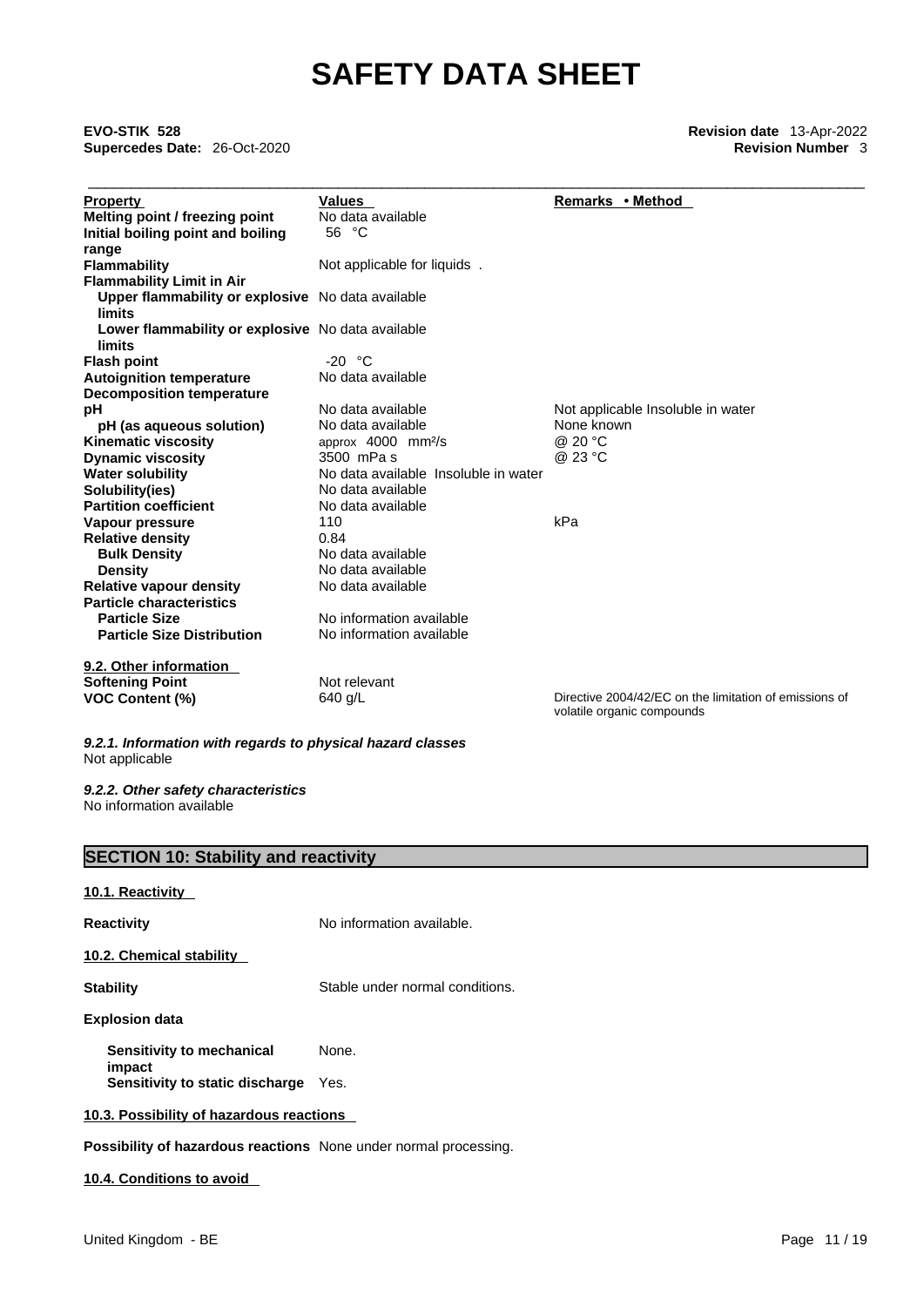| EVO-STIK 528                 | <b>Revision date</b> 13-Apr-2022 |
|------------------------------|----------------------------------|
| Supercedes Date: 26-Oct-2020 | <b>Revision Number 3</b>         |
|                              |                                  |
|                              |                                  |

| <b>Conditions to avoid</b>                                                                              | Heat, flames and sparks.                                                                                                                                                        |
|---------------------------------------------------------------------------------------------------------|---------------------------------------------------------------------------------------------------------------------------------------------------------------------------------|
| 10.5. Incompatible materials                                                                            |                                                                                                                                                                                 |
| Incompatible materials                                                                                  | Strong acids. Strong bases. Strong oxidising agents.                                                                                                                            |
| 10.6. Hazardous decomposition products                                                                  |                                                                                                                                                                                 |
| <b>Hazardous decomposition</b><br>products                                                              | None under normal use conditions. Stable under recommended storage conditions.                                                                                                  |
| <b>SECTION 11: Toxicological information</b>                                                            |                                                                                                                                                                                 |
|                                                                                                         | 11.1. Information on hazard classes as defined in Regulation (EC) No 1272/2008                                                                                                  |
| Information on likely routes of exposure                                                                |                                                                                                                                                                                 |
| <b>Product Information</b>                                                                              |                                                                                                                                                                                 |
| <b>Inhalation</b>                                                                                       | Specific test data for the substance or mixture is not available. May cause irritation of<br>respiratory tract. May cause drowsiness or dizziness.                              |
| Eye contact                                                                                             | Specific test data for the substance or mixture is not available. Causes serious eye<br>irritation. (based on components). May cause redness, itching, and pain.                |
| <b>Skin contact</b>                                                                                     | Specific test data for the substance or mixture is not available. Causes skin irritation.<br>(based on components).                                                             |
| Ingestion                                                                                               | Specific test data for the substance or mixture is not available. Ingestion may cause<br>gastrointestinal irritation, nausea, vomiting and diarrhoea.                           |
|                                                                                                         | Symptoms related to the physical, chemical and toxicological characteristics                                                                                                    |
| <b>Symptoms</b>                                                                                         | Redness. May cause redness and tearing of the eyes. Inhalation of high vapour<br>concentrations may cause symptoms like headache, dizziness, tiredness, nausea and<br>vomiting. |
| <b>Acute toxicity</b>                                                                                   |                                                                                                                                                                                 |
| <b>Numerical measures of toxicity</b>                                                                   |                                                                                                                                                                                 |
| <b>ATEmix (dermal)</b><br>ATEmix (inhalation-dust/mist) 62.70 mg/l<br><b>ATEmix (inhalation-vapour)</b> | The following values are calculated based on chapter 3.1 of the GHS document<br>30,424.60 mg/kg<br>290.50 mg/l                                                                  |

# **Component Information**

| Chemical name                                       | Oral LD50                                    | Dermal LD50                                                                      |                                                            |
|-----------------------------------------------------|----------------------------------------------|----------------------------------------------------------------------------------|------------------------------------------------------------|
| Acetone                                             | $=5800$ mg/kg (Rattus)<br>3000 mg/Kg (mouse) | >15800 mg/Kg (Rattus)                                                            | $=79$ mg/l(Rattus) 4 h                                     |
| Hydrocarbons, C7, n-alkanes,<br>isoalkanes, cyclics | LD50 >5840 mg/kg Rat                         | LD50 >2920 mg/kg (Rattus)                                                        | LC50 > 23.3 mg/L (4h) (Rat,<br>vapour)<br>(OECD 403)       |
| Methyl ethyl ketone                                 | $=$ 2483 mg/kg (Rattus)                      | $=$ 5000 mg/kg (Oryctolagus<br>cuniculus)                                        | $=11700$ ppm (Rattus) 4 h                                  |
| Ethyl acetate                                       | $=5620$ mg/kg (Rattus)                       | > 18000 mg/kg (Oryctolagus<br>cuniculus) $> 20$ mL/kg<br>(Oryctolagus cuniculus) | LC0 29.3 mg/l air                                          |
| Hydrocarbons, C6, isoalkanes,<br><5% n-hexane       | >16750 mg/Kg (Rattus)                        | >3350 mg/Kg (Oryctolagus<br>cuniculus) OECD 402                                  | 259354 mg/m <sup>3</sup> (vapour) (rat<br><b>OECD 403)</b> |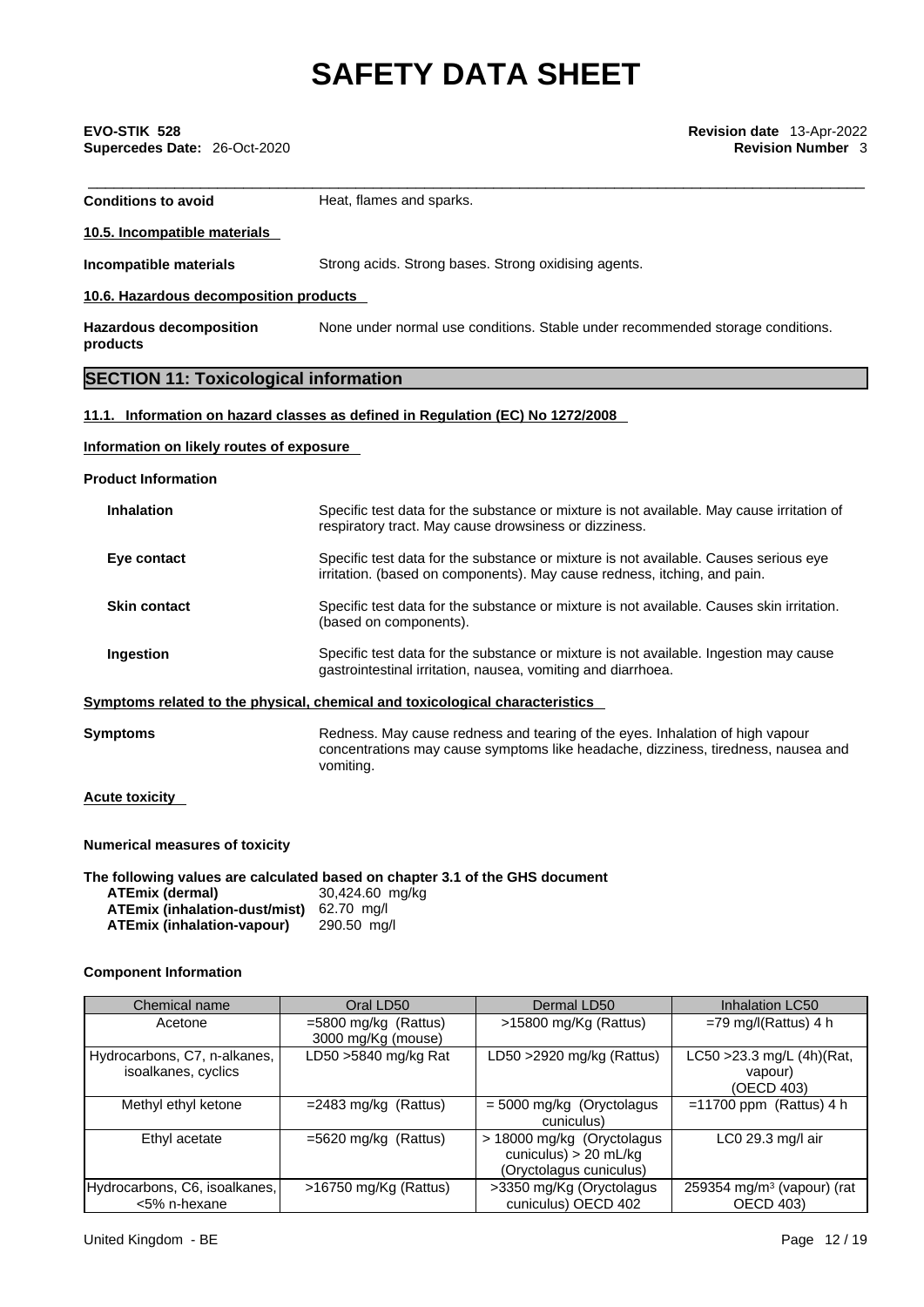# \_\_\_\_\_\_\_\_\_\_\_\_\_\_\_\_\_\_\_\_\_\_\_\_\_\_\_\_\_\_\_\_\_\_\_\_\_\_\_\_\_\_\_\_\_\_\_\_\_\_\_\_\_\_\_\_\_\_\_\_\_\_\_\_\_\_\_\_\_\_\_\_\_\_\_\_\_\_\_\_\_\_\_\_\_\_\_\_\_\_ **EVO-STIK 528 Revision date** 13-Apr-2022 **Supercedes Date:** 26-Oct-2020 **Revision Number** 3

| Xylenes (o-, m-, p- isomers) | $=3500$ mg/kg (Rattus) | > 1700 mg/kg (Oryctolagus<br>cuniculus) > 4350 mg/kg<br>(Oryctolagus cuniculus) | $=$ =>47635 mg/L (Rattus) 4 h =<br>$>5000$ ppm (Rattus) 4 h |
|------------------------------|------------------------|---------------------------------------------------------------------------------|-------------------------------------------------------------|
| Ethylbenzene                 | $=3500$ mg/kg (Rattus) | $= 15400$ mg/kg (Oryctolagus<br>cuniculus)                                      | $=17.4$ mg/L (Rattus) 4 h                                   |
| Rosin                        | >2000 mg/Kg (Rattus)   | > 2500 mg/kg (Oryctolagus<br>cuniculus)                                         | $=1.5$ mg/L (Rattus) 4 h                                    |

#### **Delayed and immediate effects as well as chronic effects from short and long-term exposure**

**Skin corrosion/irritation** Classification based on data available for ingredients. Irritating to skin.

Hydrocarbons, C7, n-alkanes, isoalkanes, cyclics (64742-49-0)

| <b>Method</b>              | Species | <b>Exposure route</b> | <b>Effective dose</b> | <b>Exposure time</b> | <b>IResults</b> |
|----------------------------|---------|-----------------------|-----------------------|----------------------|-----------------|
| <b>IOECD Test No. 404:</b> | Rabbit  | <b>IDermal</b>        |                       |                      | Ilrritant.      |
| Acute Dermal               |         |                       |                       |                      | IRead-across    |
| Irritation/Corrosion       |         |                       |                       |                      |                 |

**Serious eye damage/eye irritation** Classification based on data available for ingredients. Causes serious eye irritation.

#### Methyl ethyl ketone (78-93-3)

| <b>Method</b>               | <b>Species</b> | <b>Exposure route</b> | Effective dose | <b>Exposure time</b> | <b>Results</b> |
|-----------------------------|----------------|-----------------------|----------------|----------------------|----------------|
| <b>IOECD Test No. 405:</b>  | <b>Rabbit</b>  | leve                  |                |                      | lirritant      |
| <b>Acute Eve</b>            |                |                       |                |                      |                |
| <b>Irritation/Corrosion</b> |                |                       |                |                      |                |

**Respiratory or skin sensitisation** Based on available data, the classification criteria are not met.

Acetone (67-64-1)

Hydrocarbons, C7, n-alkanes, isoalkanes, cyclics (64742-49-0)

| <b>Method</b>                                                         | <b>Species</b> | lExposure route | <b>Results</b>                      |
|-----------------------------------------------------------------------|----------------|-----------------|-------------------------------------|
| <b>OECD</b><br>406: Skin<br>$\overline{\phantom{0}}$<br>* No.<br>Test | IGuinea pig    | IDermal         | Did<br>I not cause sensitisation    |
| Sensitisation                                                         |                |                 | ⊧ laboratorv animals<br>$\sim$<br>u |

### Methyl ethyl ketone (78-93-3)

| <b>Method</b>                            | <b>Species</b> | <b>Exposure route</b> | <b>IResults</b>                            |
|------------------------------------------|----------------|-----------------------|--------------------------------------------|
| <b>IOECD</b><br>Skin<br>406:<br>Test No. | Guinea pig     | Dermal                | <b>INo</b><br>⊦ sensitisation<br>responses |
| Sensitisation                            |                |                       | lwere observed                             |

### Ethyl acetate (141-78-6)

| <b>Method</b>                              | <b>pecies</b> | <b>Exposure route</b> | Results                             |  |
|--------------------------------------------|---------------|-----------------------|-------------------------------------|--|
| <b>OECD</b> Te<br>Skin<br>406:<br>Test No. | Guinea piq    | IDermal               | responses<br>∍ sensitisation<br>INO |  |
| Sensitisation                              |               |                       | lwere observed                      |  |

#### Xylenes (o-, m-, p- isomers) (1330-20-7)

| <b>Method</b>                   | Species | <b>Exposure route</b> | <b>IResults</b>                   |  |
|---------------------------------|---------|-----------------------|-----------------------------------|--|
| <b>IOECD Test No. 429: Skin</b> | Mouse   | IDermal               | <b>No sensitisation responses</b> |  |
| Sensitisation: Local Lymph Node |         |                       | were observed                     |  |
| Assay                           |         |                       |                                   |  |

**Germ cell mutagenicity** Based on available data, the classification criteria are not met.

Component Information

Hydrocarbons, C7, n-alkanes, isoalkanes, cyclics (64742-49-0)

| <b>Method</b>                                | lSpecies                         | lResults                   |
|----------------------------------------------|----------------------------------|----------------------------|
| <b>IOECD Test No. 471: Bacterial Reverse</b> | Salmonella typhimurium, in vitro | Not mutagenic in AMES Test |
| <b>Mutation Test</b>                         |                                  |                            |

Methylols (UNKNOWN)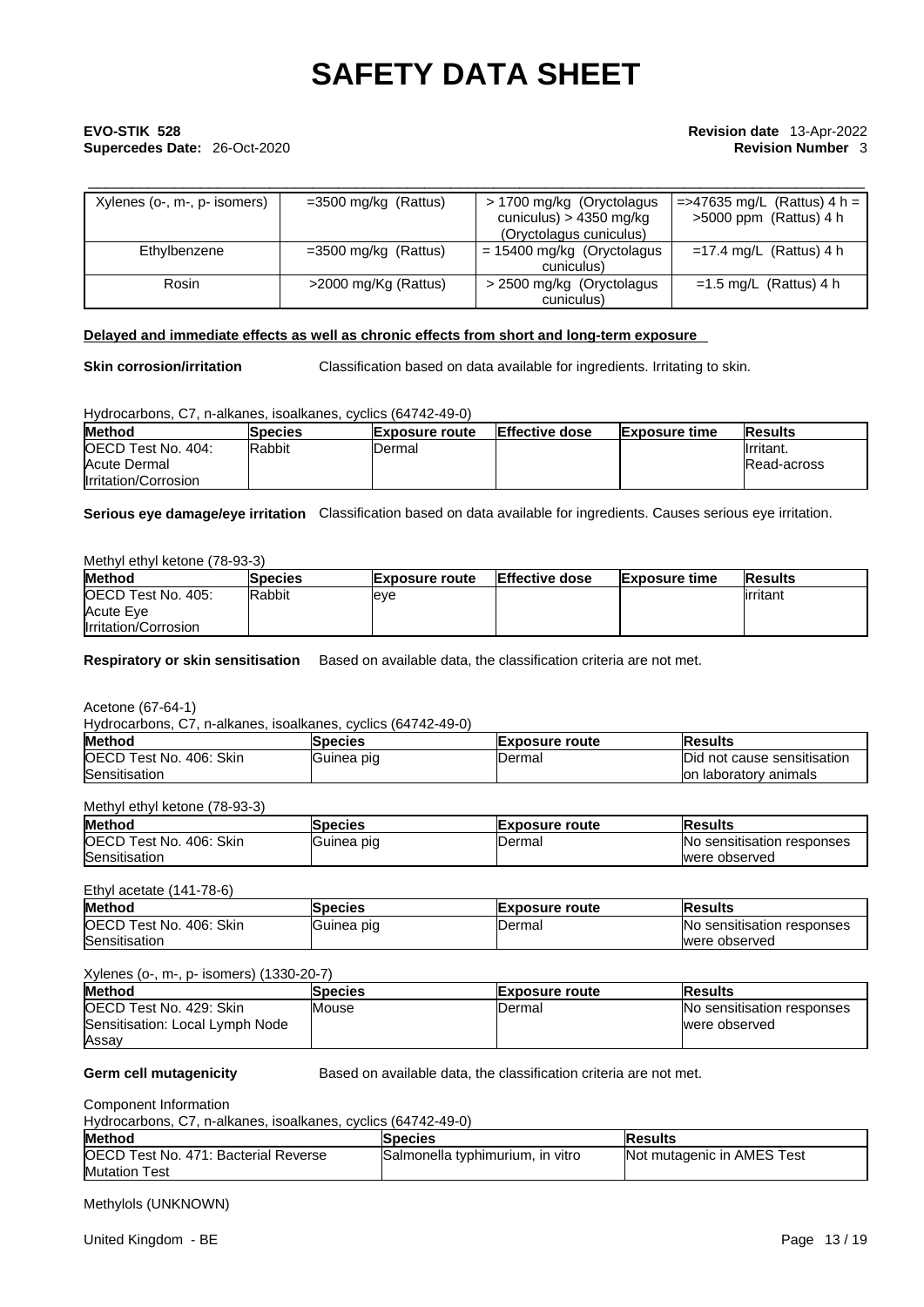| Carcinogenicity                         | Based on available data, the classification criteria are not met. |
|-----------------------------------------|-------------------------------------------------------------------|
| <b>Reproductive toxicity</b>            | Based on available data, the classification criteria are not met. |
| <b>STOT - single exposure</b>           | May cause drowsiness or dizziness.                                |
| <b>STOT - repeated exposure</b>         | Based on available data, the classification criteria are not met. |
| <b>Aspiration hazard</b>                | Based on available data, the classification criteria are not met. |
| 11.2. Information on other hazards      |                                                                   |
| 11.2.1. Endocrine disrupting properties |                                                                   |
| <b>Endocrine disrupting properties</b>  | No information available.                                         |
| 11.2.2. Other information               |                                                                   |
| Other adverse effects                   | No information available.                                         |

# **SECTION 12: Ecological information**

# **12.1. Toxicity**

**Ecotoxicity Toxic to aquatic life with long lasting effects.** 

| Chemical name          | Algae/aquatic      | Fish           | Toxicity to              | Crustacea      | M-Factor | M-Factor    |
|------------------------|--------------------|----------------|--------------------------|----------------|----------|-------------|
|                        | plants             |                | microorganisms           |                |          | (long-term) |
| Acetone                |                    | C50 96 h 4.74  | $EC50 = 14500$           | EC50 48 h      |          |             |
| 67-64-1                |                    | $-6.33$ mL/L   | mg/L 15 min              | 10294 - 17704  |          |             |
|                        |                    | (Oncorhynchus  |                          | mg/L (Daphnia  |          |             |
|                        |                    | mykiss)        |                          | magna Static)  |          |             |
| Hydrocarbons, C7,      | $ErL50 (72h) =$    | LL50 (96h)     |                          | $EL50 (48h) =$ |          | 1           |
| n-alkanes, isoalkanes, | 10-30 mg/L         | $>13.4$ mg/L   |                          | 3.0 mg/L       |          |             |
| cyclics                | (Pseudokirchner    | (Oncorhynchus  |                          | (Daphnia       |          |             |
| 64742-49-0             | iella              | mykiss)        |                          | magna)         |          |             |
|                        | subcapitata)       | OECD 203       |                          |                |          |             |
| Methyl ethyl ketone    | EC50=1972          | LC50: 3130 -   | $EC50 = 3403$            | EC5048 h >     |          |             |
| 78-93-3                | mg/l               | 3320mg/L (96h, | mg/L 30 min              | 308 mg/L       |          |             |
|                        | (Pseudokirchner    | Pimephales     | $EC50 = 3426$            | (Daphnia magna |          |             |
|                        | iella              | promelas)      | $mg/L$ 5 min             |                |          |             |
|                        | subcapitata)       |                |                          |                |          |             |
| Ethyl acetate          | EC <sub>50</sub> : | LC50:          | $\overline{EC50} = 1180$ | EC50:          |          |             |
| 141-78-6               | $=3300$ mg/L       | =484mg/L (96h, | mg/L 5 min               | =560mg/L (48h, |          |             |
|                        | (48h,              | Oncorhynchus   | $EC50 = 1500$            | Daphnia magna) |          |             |
|                        | Desmodesmus        | mykiss) LC50:  | mg/L 15 min              |                |          |             |
|                        | subspicatus)       | 352 - 500mg/L  | $EC50 = 5870$            |                |          |             |
|                        |                    | (96h,          | mg/L 15 min              |                |          |             |
|                        |                    | Oncorhynchus   | $EC50 = 7400$            |                |          |             |
|                        |                    | mykiss) LC50:  | $mg/L$ 2 h               |                |          |             |
|                        |                    | 220 - 250mg/L  |                          |                |          |             |
|                        |                    | (96h,          |                          |                |          |             |
|                        |                    | Pimephales     |                          |                |          |             |
|                        |                    | promelas)      |                          |                |          |             |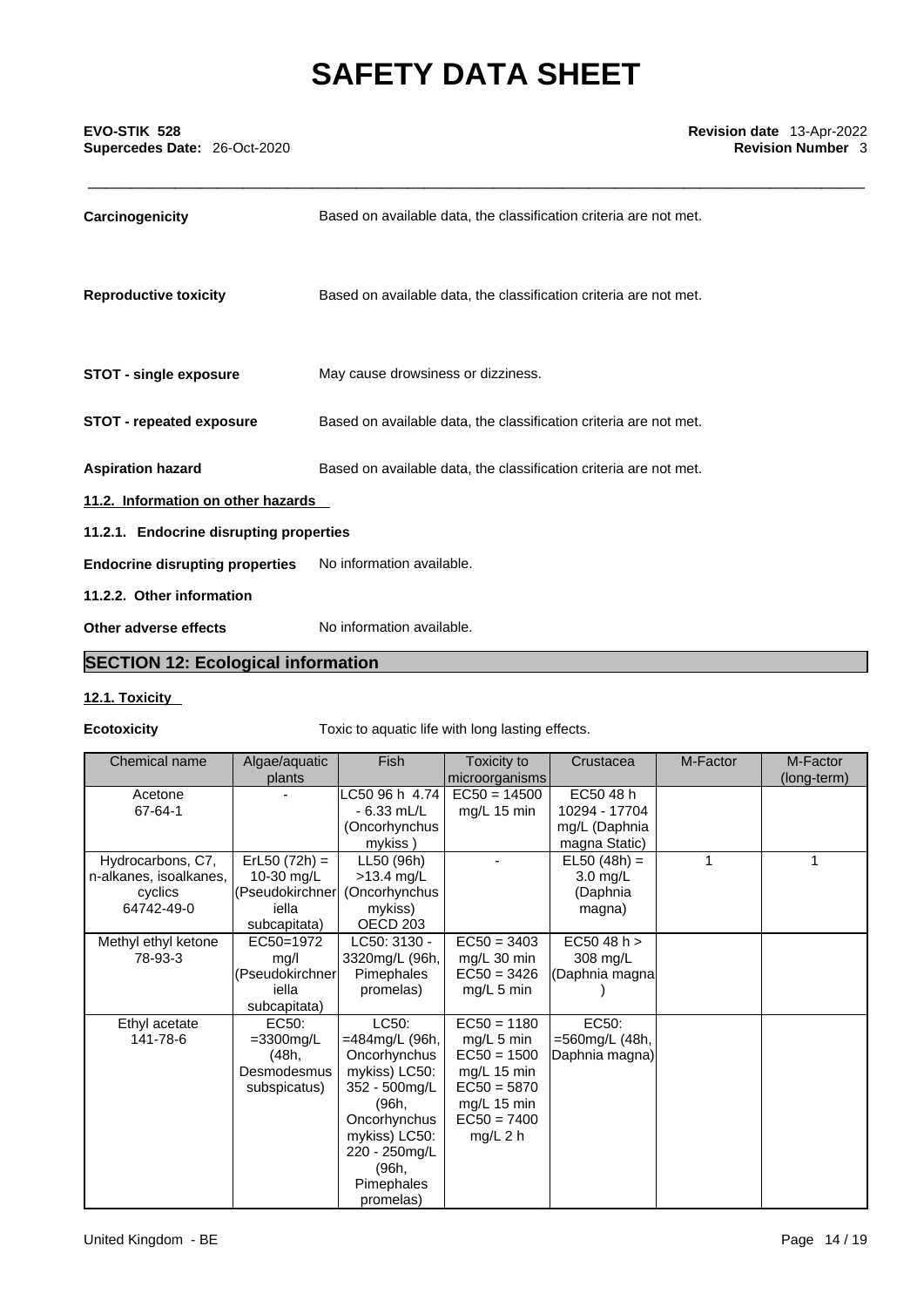# \_\_\_\_\_\_\_\_\_\_\_\_\_\_\_\_\_\_\_\_\_\_\_\_\_\_\_\_\_\_\_\_\_\_\_\_\_\_\_\_\_\_\_\_\_\_\_\_\_\_\_\_\_\_\_\_\_\_\_\_\_\_\_\_\_\_\_\_\_\_\_\_\_\_\_\_\_\_\_\_\_\_\_\_\_\_\_\_\_\_ **EVO-STIK 528 Revision date** 13-Apr-2022 **Supercedes Date:** 26-Oct-2020 **Revision Number** 3

| Hydrocarbons, C6,   | $EL50 (72h) =$ | $LL50 (96h) =$                |                 | $EL50 (48h) =$                |  |
|---------------------|----------------|-------------------------------|-----------------|-------------------------------|--|
| isoalkanes, <5%     | $13.6$ mg/l    | 18.27 mg/l                    |                 | $31.9$ mg/l                   |  |
| n-hexane            |                | (Pseudokirchner (Oncorhynchus |                 | (Daphnia                      |  |
| 64742-49-0          | iella          | mykiss)                       |                 | magna)                        |  |
|                     | subcapitata)   |                               |                 |                               |  |
| Xylenes (o-, m-, p- |                | LC50 96 h 2.6                 | $EC50 = 0.0084$ | $EC5048 h = 3.4$              |  |
| isomers)            |                | mq/L                          | $mq/L$ 24 h     | mg/L (Dappnia                 |  |
| 1330-20-7           |                | (Oncorhynchus                 |                 | magna)                        |  |
|                     |                | mykiss ) (OECD                |                 |                               |  |
|                     |                | 203)                          |                 |                               |  |
| Ethylbenzene        | EC50 72 h 2.6  | lLC50 96 h = 4.2l             | $EC50 = 9.68$   | EC50: 1.8 -                   |  |
| $100 - 41 - 4$      | $-11.3$ mg/L   | mg/L                          | mg/L 30 min     | 2.4mg/L (48h,                 |  |
|                     |                | (Pseudokirchner (Oncorhynchus |                 | EC50 = 96 mg/L Daphnia magna) |  |
|                     | iella          | mykiss                        | 24 h            |                               |  |
|                     | subcapitata)   | semi-static)                  |                 |                               |  |
| Rosin               | EC50:          | LC50 (96h)                    | $EC50 = 31.5$   | EC50 48 h                     |  |
| 8050-09-7           | =400mg/L (72h, | $>10$ mg/L                    | $mg/L$ 30 min   | >100 mg/L                     |  |
|                     | Desmodesmus    | (Danio rerio)                 |                 | (Daphnia magna                |  |
|                     | subspicatus)   |                               |                 |                               |  |

### **12.2. Persistence and degradability**

# **Persistence and degradability** No information available.

| Acetone (67-64-1)               |                      |                        |                            |  |  |
|---------------------------------|----------------------|------------------------|----------------------------|--|--|
| <b>Method</b>                   | <b>Exposure time</b> | <b>Value</b>           | lResults                   |  |  |
| OECD Test No. 301B: Ready       | 28 days              | <b>Ibiodegradation</b> | 91 % Readily biodegradable |  |  |
| Biodegradability: CO2 Evolution |                      |                        |                            |  |  |
| Test (TG 301 B)                 |                      |                        |                            |  |  |

# Hydrocarbons, C7, n-alkanes, isoalkanes, cyclics (64742-49-0)

| <b>Method</b>                | <b>IExposure time</b> | <b>Value</b> | <b>Results</b>        |
|------------------------------|-----------------------|--------------|-----------------------|
| OECD Test No. 301F: Ready    | 28 davs               | 98%          | Readily biodegradable |
| Biodegradability: Manometric |                       |              |                       |
| Respirometry Test (TG 301 F) |                       |              |                       |

#### Methyl ethyl ketone (78-93-3)

| <b>Method</b>                        | <b>Exposure time</b> | Value          | lResults                   |  |  |  |
|--------------------------------------|----------------------|----------------|----------------------------|--|--|--|
| OECD Test No. 301D: Ready            | 28 days              | biodegradation | 98 % Readily biodegradable |  |  |  |
| Biodegradability: Closed Bottle Test |                      |                |                            |  |  |  |
| (TG 301 D)                           |                      |                |                            |  |  |  |

### Ethyl acetate (141-78-6)

| Xylenes (o-, m-, p- isomers) (1330-20-7) |  |
|------------------------------------------|--|
|------------------------------------------|--|

| <b>Method</b>                | <b>Exposure time</b> | Value          | <b>Results</b> |
|------------------------------|----------------------|----------------|----------------|
| OECD Test No. 301F: Ready    | 28 days              | biodegradation | 87.8 % Readily |
| Biodegradability: Manometric |                      |                | biodegradable  |
| Respirometry Test (TG 301 F) |                      |                |                |

### **12.3. Bioaccumulative potential**

#### **Bioaccumulation**

### **Component Information**

| Chemical name                              | <b>Partition coefficient</b> |  |
|--------------------------------------------|------------------------------|--|
| Acetone                                    | $-0.24$                      |  |
| Methyl ethyl ketone                        | 0.3                          |  |
| Ethyl acetate                              | 0.73                         |  |
| Hydrocarbons, C6, isoalkanes, <5% n-hexane | 3.6                          |  |
| Xylenes (o-, m-, p- isomers)               | 3.15                         |  |
| Ethylbenzene                               | 3.6                          |  |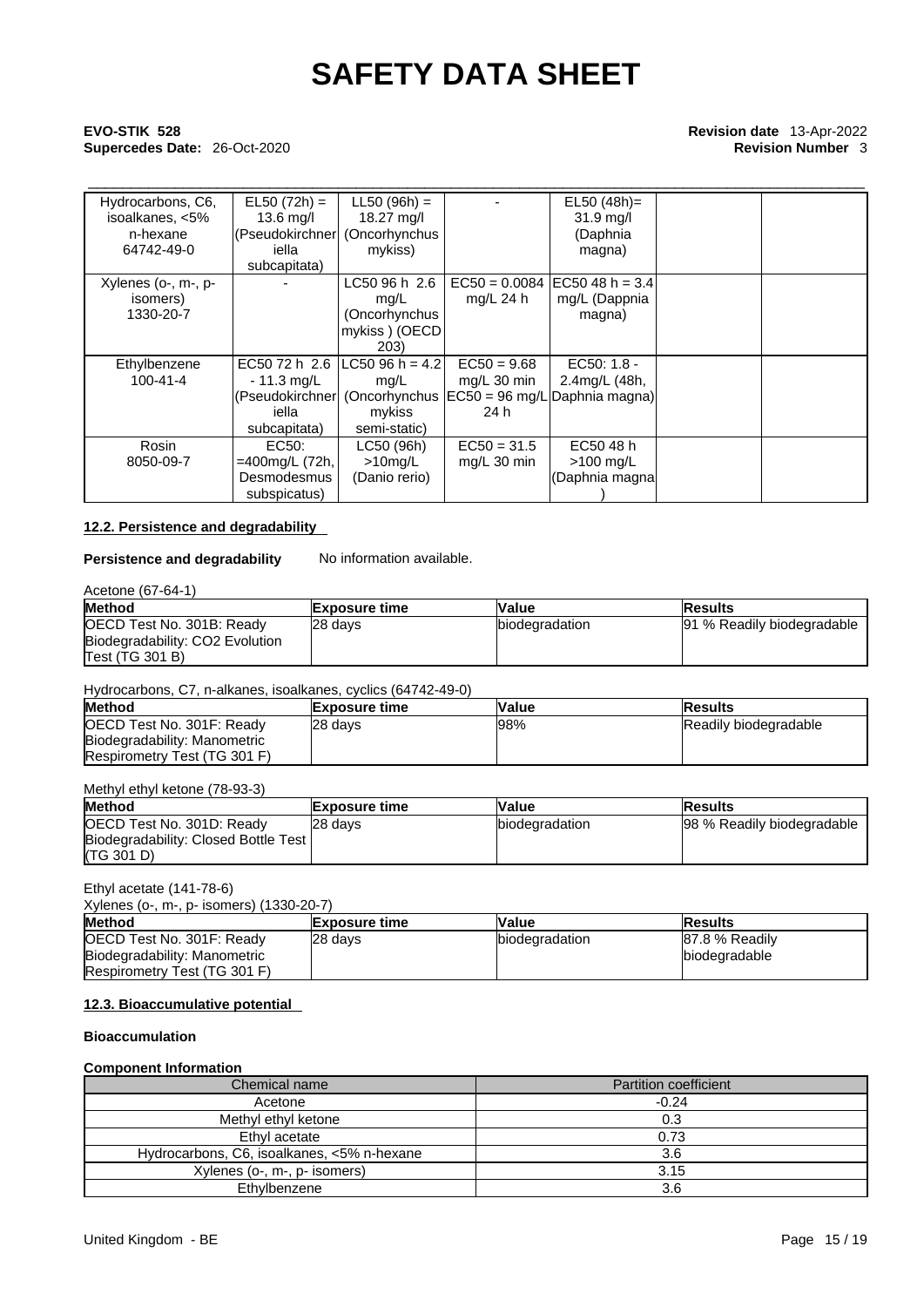# \_\_\_\_\_\_\_\_\_\_\_\_\_\_\_\_\_\_\_\_\_\_\_\_\_\_\_\_\_\_\_\_\_\_\_\_\_\_\_\_\_\_\_\_\_\_\_\_\_\_\_\_\_\_\_\_\_\_\_\_\_\_\_\_\_\_\_\_\_\_\_\_\_\_\_\_\_\_\_\_\_\_\_\_\_\_\_\_\_\_ **EVO-STIK 528 Revision date** 13-Apr-2022 **Supercedes Date:** 26-Oct-2020 **Revision Number** 3

Rosin **Rosin Rosin Rosin Rosin Rosin Rosin R** 

### **12.4. Mobility in soil**

**Mobility in soil** No information available.

## **12.5. Results of PBT and vPvB assessment**

**PBT and vPvB assessment** The product does not contain any substance(s) classified as PBT or vPvB.

| Chemical name                                    | PBT and vPvB assessment                                                                             |
|--------------------------------------------------|-----------------------------------------------------------------------------------------------------|
| Acetone                                          | The substance is not PBT / vPvB PBT assessment does                                                 |
|                                                  | not apply                                                                                           |
| Hydrocarbons, C7, n-alkanes, isoalkanes, cyclics | The substance is not PBT / vPvB                                                                     |
| Methyl ethyl ketone                              | The substance is not PBT / vPvB                                                                     |
| Ethyl acetate                                    | The substance is not PBT / vPvB PBT assessment does                                                 |
|                                                  | not apply                                                                                           |
| Hydrocarbons, C6, isoalkanes, <5% n-hexane       | The substance is not PBT / vPvB                                                                     |
| Xylenes (o-, m-, p- isomers)                     | The substance is not PBT / vPvB                                                                     |
| Ethylbenzene                                     | The substance is not PBT / vPvB                                                                     |
| Rosin                                            | The substance is not PBT / vPvB Further information<br>relevant for the PBT assessment is necessary |

### **12.6. Endocrine disrupting properties**

**Endocrine disrupting properties** No information available.

### **12.7. Other adverse effects**

No information available.

# **SECTION 13: Disposal considerations**

### **13.1. Waste treatment methods**

| Waste from residues/unused<br>products | Should not be released into the environment. Dispose of in accordance with local<br>regulations. Dispose of waste in accordance with environmental legislation.                            |
|----------------------------------------|--------------------------------------------------------------------------------------------------------------------------------------------------------------------------------------------|
| <b>Contaminated packaging</b>          | Empty containers pose a potential fire and explosion hazard. Do not cut, puncture or<br>weld containers.                                                                                   |
| <b>European Waste Cataloque</b>        | 08 04 09* waste adhesives and sealants containing organic solvents or other dangerous<br>substances<br>15 01 10*: Packaging containing residues of or contaminated by dangerous substances |
| <b>Other information</b>               | Waste codes should be assigned by the user based on the application for which the<br>product was used.                                                                                     |

# **SECTION 14: Transport information**

Note: **Note:** The information shown here, may not always agree with the bill of lading shipping description for the material. The shipping descriptions shown here are for bulk shipments only, and may not apply to shipments made in non-bulk packages (see regulatory definition).

| Land transport (ADR/RID)        |           |
|---------------------------------|-----------|
| 14.1 UN number or ID number     | UN1133    |
| 14.2 Proper Shipping Name       | Adhesives |
| 14.3 Transport hazard class(es) |           |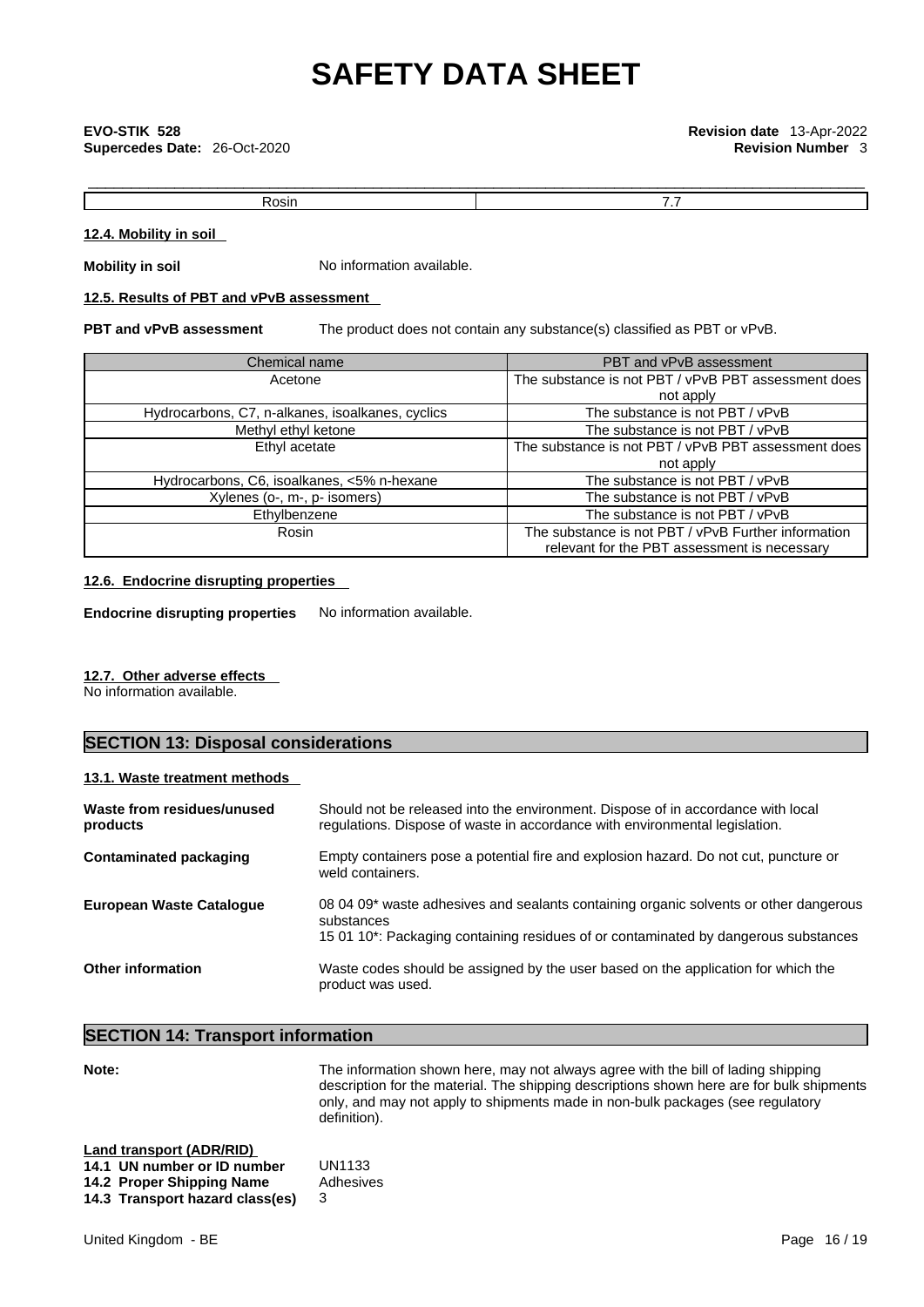\_\_\_\_\_\_\_\_\_\_\_\_\_\_\_\_\_\_\_\_\_\_\_\_\_\_\_\_\_\_\_\_\_\_\_\_\_\_\_\_\_\_\_\_\_\_\_\_\_\_\_\_\_\_\_\_\_\_\_\_\_\_\_\_\_\_\_\_\_\_\_\_\_\_\_\_\_\_\_\_\_\_\_\_\_\_\_\_\_\_ **EVO-STIK 528 Revision date** 13-Apr-2022 **Supercedes Date:** 26-Oct-2020 **Revision Number** 3

| Labels                             | 3                                                                                   |
|------------------------------------|-------------------------------------------------------------------------------------|
| 14.4 Packing group                 |                                                                                     |
| <b>Description</b>                 | UN1133, Adhesives, 3, II, (D/E), Environmentally Hazardous                          |
| 14.5 Environmental hazards         | Yes                                                                                 |
| <b>14.6 Special Provisions</b>     | 640C                                                                                |
| <b>Classification code</b>         | F <sub>1</sub>                                                                      |
| <b>Tunnel restriction code</b>     | (D/E)                                                                               |
| Limited quantity (LQ)              | 5 L                                                                                 |
| <b>ADR Hazard Id (Kemmler</b>      | 33                                                                                  |
| Number)                            |                                                                                     |
| <b>IMDG</b>                        |                                                                                     |
| 14.1 UN number or ID number        | UN1133                                                                              |
| 14.2 Proper Shipping Name          | Adhesives                                                                           |
| 14.3 Transport hazard class(es)    | 3                                                                                   |
| 14.4 Packing group                 | Ш                                                                                   |
| <b>Description</b>                 | UN1133, Adhesives (Hydrocarbons, C7, n-alkanes, isoalkanes, cyclics), 3, II, (-20°C |
|                                    | c.c.), Marine Pollutant                                                             |
| 14.5 Marine pollutant              | P                                                                                   |
| <b>14.6 Special Provisions</b>     | None                                                                                |
| <b>Limited Quantity (LQ)</b>       | 5 L                                                                                 |
| EmS-No                             | $F-E. S-D$                                                                          |
| 14.7 Maritime transport in bulk    | Not applicable                                                                      |
| according to IMO instruments       |                                                                                     |
| Air transport (ICAO-TI / IATA-DGR) |                                                                                     |
| 14.1 UN number or ID number        | UN1133                                                                              |
| 14.2 Proper Shipping Name          | Adhesives                                                                           |
| 14.3 Transport hazard class(es)    | 3                                                                                   |
| 14.4 Packing group                 | Ш                                                                                   |
| <b>Description</b>                 | UN1133, Adhesives, 3, II                                                            |
| 14.5 Environmental hazards         | Yes                                                                                 |
| <b>14.6 Special Provisions</b>     | A3                                                                                  |
| Limited quantity (LQ)              | 1 L                                                                                 |
| <b>ERG Code</b>                    | 3L                                                                                  |

## **Section 15: REGULATORY INFORMATION**

### **15.1. Safety, health and environmental regulations/legislation specific for the substance or mixture**

#### **European Union**

**ERG Code** 

Take note of Directive 98/24/EC on the protection of the health and safety of workers from the risks related to chemical agents at work

Check whether measures in accordance with Directive 94/33/EC for the protection of young people at work must be taken.

Take note of Directive 92/85/EC on the protection of pregnant and breastfeeding women at work

### **Registration, Evaluation, Authorization, and Restriction of Chemicals (REACh) Regulation (EC 1907/2006)**

#### **SVHC: Substances of Very High Concern for Authorisation:**

This product does not contain candidate substances of very high concern at a concentration >=0.1% (Regulation (EC) No. 1907/2006 (REACH), Article 59)

### **EU-REACH (1907/2006) - Annex XVII - Substances subject to Restriction**

This product contains one or more substance(s) subject to restriction (Regulation (EC) No. 1907/2006 (REACH), Annex XVII).

| <i>Chemical name</i> | <b>CAS No.</b> | Restricted substance per REACH |  |
|----------------------|----------------|--------------------------------|--|
|                      |                | <b>XVII</b><br>Annex           |  |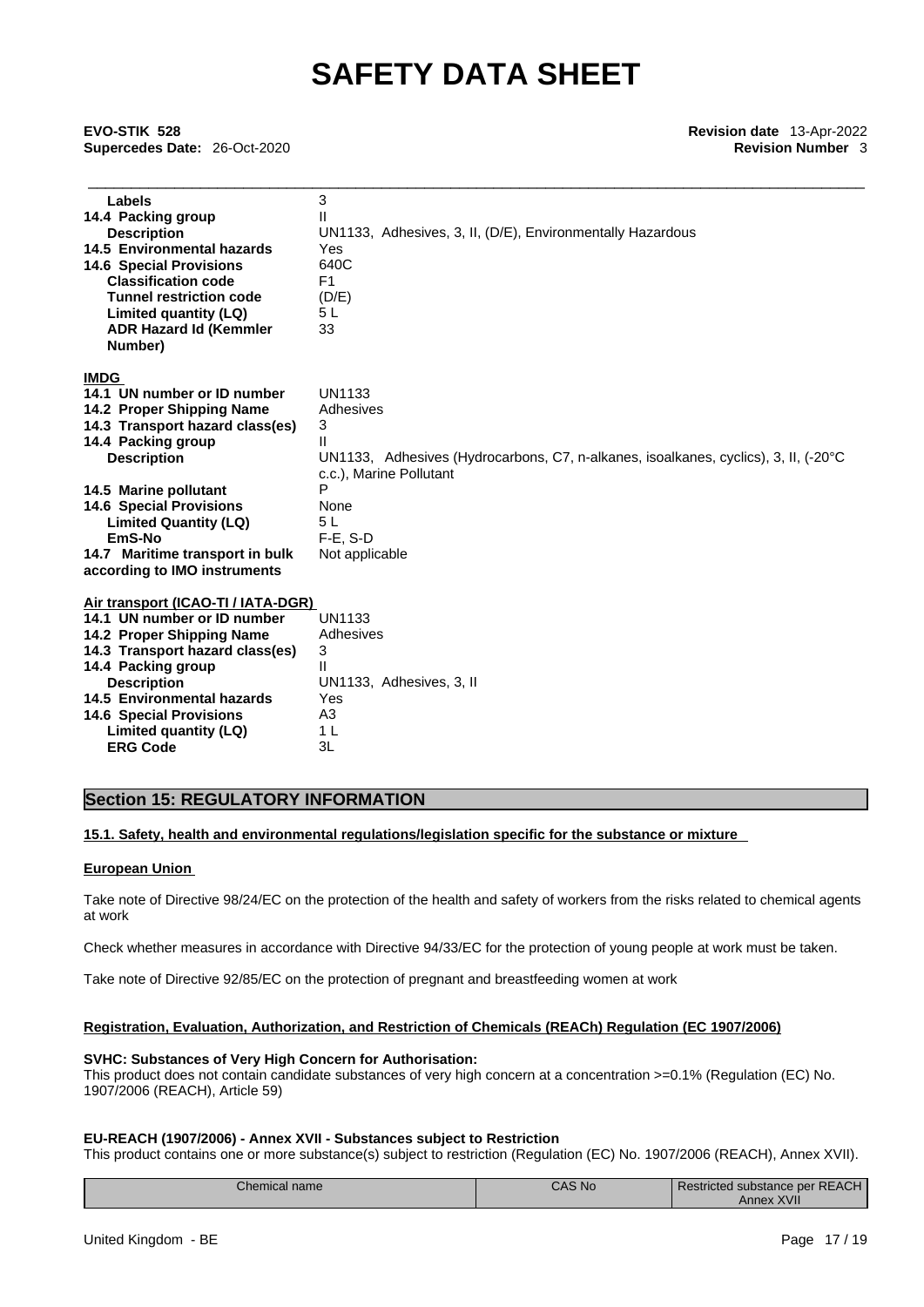# \_\_\_\_\_\_\_\_\_\_\_\_\_\_\_\_\_\_\_\_\_\_\_\_\_\_\_\_\_\_\_\_\_\_\_\_\_\_\_\_\_\_\_\_\_\_\_\_\_\_\_\_\_\_\_\_\_\_\_\_\_\_\_\_\_\_\_\_\_\_\_\_\_\_\_\_\_\_\_\_\_\_\_\_\_\_\_\_\_\_ **EVO-STIK 528 Revision date** 13-Apr-2022 **Supercedes Date:** 26-Oct-2020 **Revision Number** 3

| Hydrocarbons, C7, n-alkanes, isoalkanes, cyclics | 64742-49-0 | 28.<br>29.<br>75. |
|--------------------------------------------------|------------|-------------------|
| Hydrocarbons, C6, isoalkanes, <5% n-hexane       | 64742-49-0 | 28.<br>29.<br>75. |

#### **Substance subject to authorisation per REACH Annex XIV**

This product does not contain substances subject to authorisation (Regulation (EC) No. 1907/2006 (REACH), Annex XIV)

### **Dangerous substance category per Seveso Directive (2012/18/EU)**

P5a - FLAMMABLE LIQUIDS P5b - FLAMMABLE LIQUIDS P5c - FLAMMABLE LIQUIDS E2 - Hazardous to the Aquatic Environment in Category Chronic 2 **Named dangerous substances per Seveso Directive (2012/18/EU)**

| Chemical name                                                    | Lower-tier requirements (tons) | Upper-tier requirements (tons) |
|------------------------------------------------------------------|--------------------------------|--------------------------------|
| Hydrocarbons, C7, n-alkanes, isoalkanes, cyclics -<br>64742-49-0 |                                | 25000                          |
| Hydrocarbons, C6, isoalkanes, <5% n-hexane -<br>64742-49-0       |                                | 25000                          |

**Ozone-depleting substances (ODS) regulation (EC) 1005/2009**

Not applicable

#### **Persistent Organic Pollutants**

Not applicable

### **REGULATION (EU) 2019/1148 OF THE EUROPEAN PARLIAMENT AND OF THE COUNCIL of 20 June 2019 on the marketing and use ofexplosives precursors**

This product contains

| <b>Chemical name</b> | <b>Reporting of suspicious</b><br>transactions, disappearances and<br>thefts | <b>Restricted</b> |
|----------------------|------------------------------------------------------------------------------|-------------------|
| Acetone - 67-64-1    |                                                                              |                   |

### **National regulations**

#### **15.2. Chemical safety assessment**

Chemical Safety Assessments have been carried out by the Reach registrants for substances registered at >10 tpa. No Chemical Safety Assessment has been carried out for this mixture

## **SECTION 16: Other information**

#### **Key or legend to abbreviations and acronyms used in the safety data sheet**

#### **Full text of H-Statements referred to under section 3**

- EUH066 Repeated exposure may cause skin dryness or cracking
- H225 Highly flammable liquid and vapour
- H226 Flammable liquid and vapour
- H304 May be fatal if swallowed and enters airways
- H312 Harmful in contact with skin

H315 - Causes skin irritation

H317 - May cause an allergic skin reaction